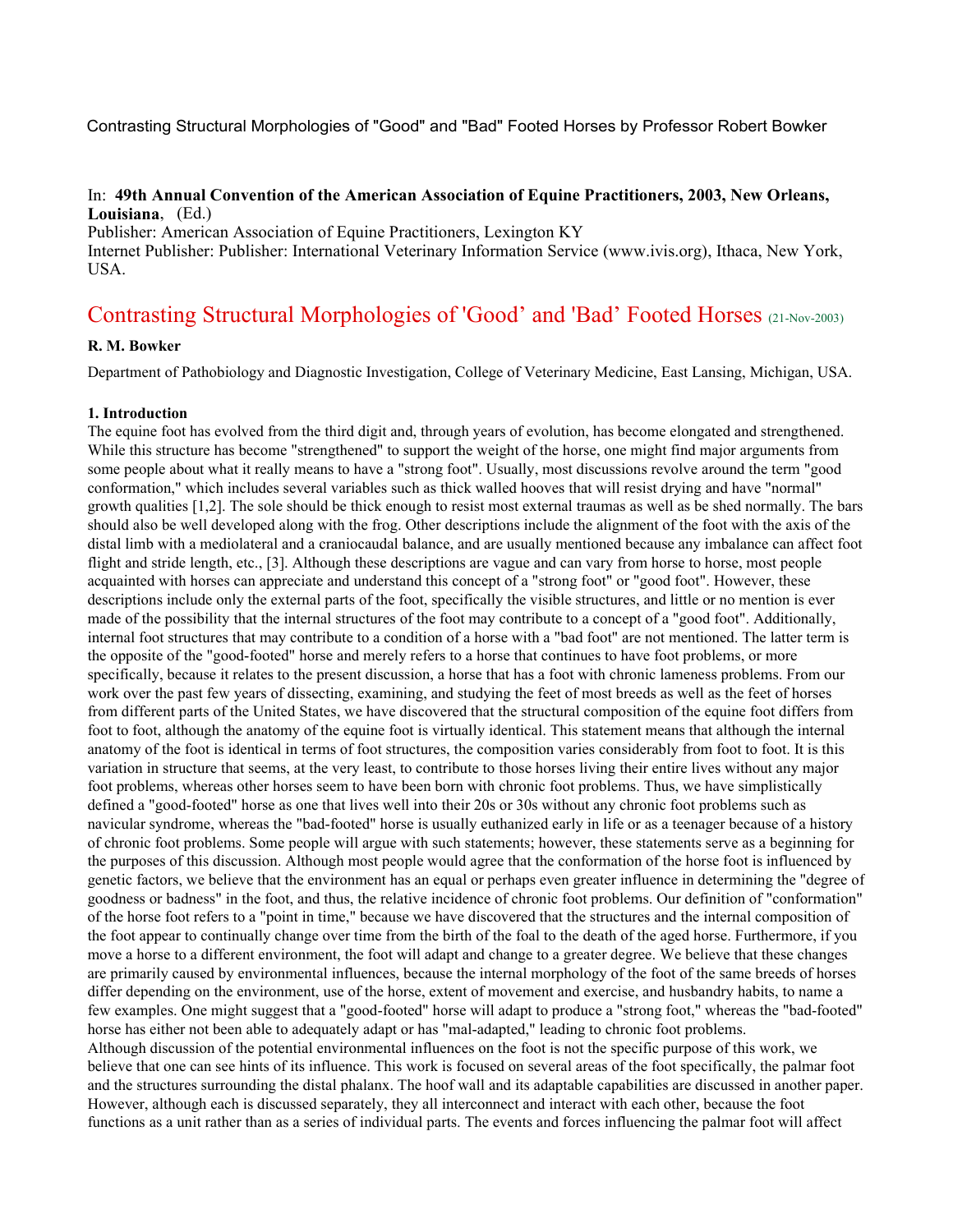the distal phalanx and hoof wall, and vice versa. The foot gradually changes and adapts to the applied forces and loads within its environment to become "stronger," and thus, the internal structures change their shapes, structure, and even biochemical composition. However, some feet, depending on the environment, may not be able to change or adapt to the fullest extent to minimize the forces being loaded on the tissues. Although there are probably many possible reasons for this inability to adapt, the environment (husbandry practices, relative lack of movement or exercise, farrier and veterinary care, etc.) seems to be a major contributor to the lack of development or under development of the foot. The horse will potentially become the "bad-footed" horse.

#### **2. Changes in the Palmar Foot and its Structures: Thick Cartilages, Fibrocartilaginous Digital Cushions, and Increased Vasculature in "Good-Footed" Horses**

The palmar foot consists of specific sensory detectors and several important structures functioning to support the foot and limb of the horses during stance and locomotion. They also provide propulsion during movement and aid in the dissipation of the energies generated during foot impact [4-10]. The structural support of the internal foot structures include the lateral or ungular cartilages, the digits cushion, and the extensive vascular network [11-14].

While each of these structures are present in every foot, the morphology and tissue composition vary from foot to foot. This variation between feet can be seen even in the same horse, but it is seen more often in a large population of horses from different regions of the country and from different backgrounds of use [12]. Furthermore, the structural features and composition of the foot vary with age; although horses under 4 - 5 yr have a relatively similar structure, regardless of breed, older horses have wide variety in the structures of these tissues [a]. These differences among the feet of different horses may be responsible for the abilities of the foot to dissipate energy during ground impact as well as minimize stress on the foot tissues during stance. Awareness of the interaction and relation of these tissues to each other and the variation of their compositions from horse to horse is important for understanding how the foot dissipates energy during locomotion and how the palmar foot provides support for the bone, ligaments, and other tissues of the foot during stance. When these tissues are not well adapted and do not efficiently distribute the impact forces evenly during movement or the loads during stance, potential problems may arise that cause lameness because the tissues of these areas and other regions of the foot receive higher energy loads caused by the uneven or unbalanced distribution of the forces to the foot tissues [6-8,10]. As a result, certain foot tissues receive increased loads, which results in increased stress. Stress in tissues is defined as the load per unit area. A load applied tote foot with a small surface area will produce higher stress in the underlying tissues than an identical load applied to the foot with a greater surface area. The location where these loads are concentrated and the tissues which receive the loads are critical to maintaining a healthy foot because certain tissues are well adapted to energy dissipation and load support, whereas other tissues are not. The structural composition of a healthy foot will minimize the stress to the bone, connective tissue, hoof wall, and epidermal laminae, etc., and thus, minimize potential lameness conditions [4-10]. Furthermore, because the domestic horse spends considerable time standing in a stall or grazing in a pasture, one can appreciate that the structure of the palmar foot is important for support during these activities to minimize the weight or loads of the horse being shifted to other foot areas that are not designed to support the loads [12-14] [a]. The overall anatomy of the palmar foot has been well described [11,14-16]. However, these descriptions only discuss the foot in generalities and usually do not include the specific details that distinguish the structural anatomy of the "goodfooted" horse from the foot of the "bad-footed" horse. The medial and lateral cartilages of the foot extend from the caudal edge of the distal phalanx to the bulbs of the heel in large, vertically oriented sheets [11,14]. Enclosed between these two sheets is the digital or plantar cushion, which extends from the toe ventral to the deep digital flexor tendon (DDFT) and along the solar surface of the distal phalanx [11-14]. Within the digital cushion, beginning at its dorsal edge, is the digital torus, [11] which emanates bands of fibrous tissue that radiate palmarly through the digital cushion [12]. Associated with the cartilage of the foot is an extensive venous vasculature that joins the venous network under the distal phalanx and that is associated with the dermis of the hoof wall and the coronet [12,17].

#### **3. The Cartilages of the Foot**

The cartilages of the foot lie beneath the skin, corium, and coronary venous plexus. They are rhomboid-shaped with the convex surface facing the outside of the foot, whereas the concave surface is facing toward the midline of the digital cushion [11,13,14]. This description has historically been used in most texts for the anatomy of the lateral cartilages, regardless of whether the foot was from a horse with chronic foot problems or a horse that had no indication of any foot disease [11,13,14,16]. From early drawings of the internal anatomy of the foot, [11] we believe that such descriptions may have been from "bad-footed" horses obtained from abattoirs. These descriptions of the cartilages are as overly simplistic as those in the drawings. Many of the palmar structures are underdeveloped. As we will demonstrate, the morphological features of the lateral cartilages vary greatly from horse to horse in shapes and thickness, presence or absence of a fibrocartilaginous axial projection, and extent of the vascularity inside and outside of the cartilage [a] [12]. We believe the variation of these morphological features to be mainly determined by environmental factors rather than by genetics, because the anatomy can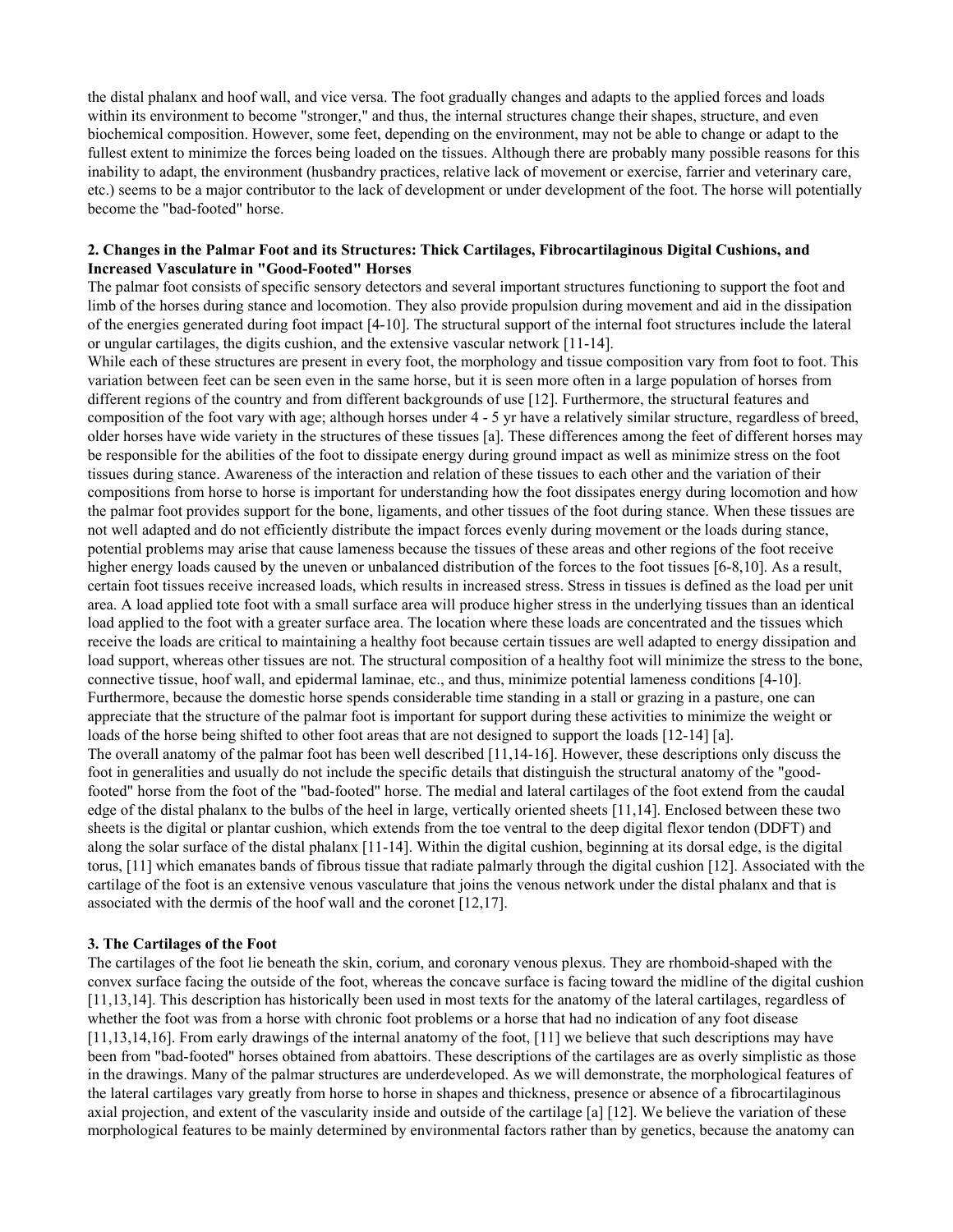vary considerable within the same breed of horse. Horses having many positive environmental factors seem to have "good" feet. Positive environmental factors include frog and sole pressure that stimulate or "exercise" the solar surface of the foot, with more exercise being more advantageous, and movement. In frontal sections cut perpendicular to the ground between the bulbs of the heels and the toe, the cartilages have a "C" or "L" shaped configuration (Fig. 1). The upright and the base part of the cartilage vary considerably in thickness among horses. The mean thickness of the upright part at the level of the navicular bone ranges from 0.5 to 2.0 cm in the adult horse weighing between 450 and 550 kg. The base part or axial projection of the "L" shaped cartilage varies in the thickness and in the distance it extends toward the midline, especially in the most palmar parts of the foot. The cartilages are thinnest at the heel region (0.45 - 1.3 cm) but become thicker toward the distal phalanx (0.6 - 1.5 cm). When comparing the mean thickness of the lateral cartilages of the foot of the same horse, the cartilages for the forelimb are significantly thicker than those of the hind limb  $(P < 0.05)$  (Fig. 2 and Fig. 3) [12].



Figure 1. Transverse sections through caudal part of foot illustrating the relation of the lateral cartilage and the axial projection to bars of sole. The axial projection (red arrows) does not extend as far toward midline in foot A with thinner lateral cartilage (0.475 in) as it does in foot B (0.678 in). Additionally,

there is little fibrocartilage (FC) in digital cushion. There is also more extensive vascular filling of lateral cartilage B (black India ink area). Courtesy of Am J Vet Res. - To view this image in full size go to the IVIS website at www.ivis.org . -



Figure 2. Graph from small group of Quarter Horses (age  $> 5$  yr) illustrating relationship between thickness of caudal third of lateral cartilage (UC) as measured with calipers to nearest 0.001 in and relative composition of digital cushion. The digital cushion of the forelimbs (blue) contain significantly

more FC than the hind limb (red) from the same horse. The bracketed area indicates a group of navicular syndrome affected horses. Scale: (1) the digital cushion is all fat, elastic, proteoglycan, and collagen tissue, (2) digital cushion also contains some fibrous tissue but no FC, (3) some fibrocartilage is present as small granules, (4) extensive fibrocartilage present as large bundles and granules. - To view this image in full size go to the IVIS website at www.ivis.org . -



Figure 3. Sections through level of navicular bone showing left front foot A and left hind foot B from same horse. Observe that the lateral cartilages are thicker in forelimb than in hind limb (green arrows). Also, observe that the ligament between the cartilage and the DDFT (red arrows) is thicker than in hind foot with latter being composed mainly of fibrous tissue. The blue arrow points out fibrocartilage in front foot. The lateral cartilage fuses along its axial surface with fibrocartilage of digital cushion (black

arrows). Courtesy of Am J Vet Res. - To view this image in full size go to the IVIS website at www.ivis.org . -

On the outside of the lateral cartilages are the extensive venous plexus, laminar dermis, and inner layer of the hoof wall. On the inside of the lateral cartilage, the base of the "L" shaped cartilage extends toward the midline of the digital cushion. The axial projection exists in the dorsal half of the lateral cartilage, because it attaches along the inside of the palmar process and the DDFT before the latter attaches along the semilunar line distally and the flexor surface proximally (being attached at a mean distance of 1.6 mm) (Fig. 4). The caudal half of the lateral cartilage has very little extension into the digital cushion. This general description of the axial projection appears in most young horses under 4 - 5 yr, including racing horses, whereas in older horses with "good feet," the more palmar cartilaginous base extends further into the substance of the digital cushion.



Figure 4. Sections showing foot and its structure in four horses. (A) Section from hind foot showing lateral cartilage and axial projection extending along distal phalanx (black arrows) toward semiluminar line. Note caudal part of digital cushion is yellow, indicating fat and elastic tissue and little or no fibrocartilage. (B) Forefoot distally showing relatively thin lateral cartilage (between arrows and arrowheads) and yellow fat and elastic digital cushion (DC) (caudal to dotted line). (C) At level of navicular bone, in forefoot with relatively thicker lateral cartilage and blood vessels within the lateral cartilage as well as along axial surface, but a digital cushion with mainly fat, elastic, and collagen and no fibrocartilage. Arrow indicates fibrous, but not fibrocartilaginous, ligament between the lateral cartilage and the DDFT. Blue stain marks navicular bursa. (D) Foot has thick lateral cartilage and

fibrocartilage (arrowheads) in digital cushion. Black arrows indicate fibrocartilaginous ligament between the cartilage and the DDFT. - To view this image in full size go to the IVIS website at www.ivis.org . -

Because it extends toward the midline of the foot, the cartilaginous axial projection overlies the epidermal ridges of the bars with many finger-like projections of fibrous bands extending into the substance of the digital cushion (Fig. 1). The fibrous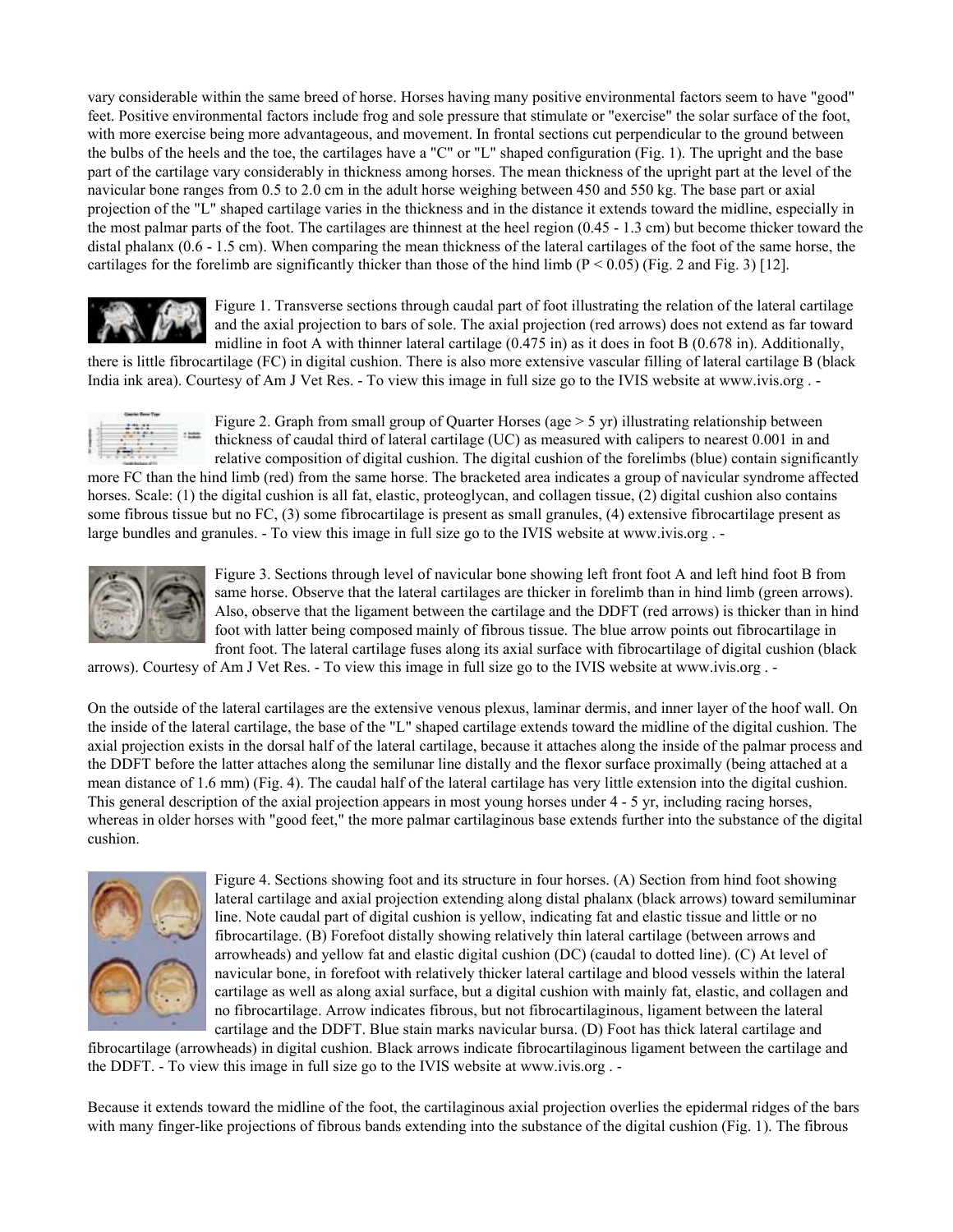bands will often fuse with the ones from the opposite side of the foot. These white bands of fibrous tissue are easily discerned from the surrounding yellowish mass of fat as well as the elastic and collagen fibers comprising the digital cushion. The relative thickness of the axial projection varies considerably in a proximal to distal direction from horse to horse. In the "good-footed" horse in its mid- to late 20s, the axial projection can be up to 5 - 8 mm thick, whereas in "badfooted" horse, this projection is absent or may exist only as a thin sheet of fibrous tissue. In horses under 4 - 5 yr, the axial projection is not fully developed, is composed mainly of fibrous tissue with some fibrocartilage near the junction between the projection and the lateral cartilage, and is usually absent caudally. In foals and yearlings, it is only a thin sheet of fibrous tissue.

The lateral cartilage is primarily hyaline cartilage, and in horses older than 4 - 5 yr, the medial boundary begins to develop fibrocartilage (Fig. 3). On freshly sectioned specimens, the hyaline and fibrocartilage can easily be distinguished by the white and yellowish coloration of the respective cartilage. This development gradually creates a thickened lateral cartilage that can extend upward to more than 1.5 cm as a mean thickness along its length from the wings of the distal phalanx to the heels. Between the lateral cartilage and the DDFT, a fibrocartilaginous ligament becomes evident, which extends proximally to the level proximal to that of the navicular bone (Fig. 3). This robust ligament between the DDFT and the lateral cartilage is evident mainly in the "good-footed" horse, whereas in other horses, only thin fibrous connections are evident between these two sites. This ligament, when present, is thicker in the forelimb than that of the hind limb (Fig. 3). Several ligaments attach the lateral cartilages to the bones of the digit and the navicular bone [11,14,16]. The chondroungular ligaments attach to the lateral cartilage along the palmar process. Interestingly, in those feet in which the lateral cartilages begins to ossify in a palmar direction, this ligament may eventually become enveloped within the newly formed bone and may not be very functional. The medial and lateral chondrocoronal ligaments attach the cartilage to the distal ends of the middle phalanx dorsally, whereas the collateral chondroungular ligaments attach the lateral cartilage to the angle of the distal phalanx. The paired chondrosesamoidean ligaments attach the axial surface of the cartilage to the navicular bone. A pair of elastic ligaments extend between the proximal phalanx and the edge of the lateral cartilages of the foot, and they are most prominent in larger horses such as the draft breeds. Within the digital cushion, fiber tracts are present, radiating from the connective tissue ventral to the attachment of the DDFT (digital torus) through the digital cushion. These bundles of collagen fibers and fibrous tissues become the fibrocartilage present within the digital cushion of the "good-footed" horse.

Each hoof cartilage is perforated by vascular foramina, but the number varies depending in part on the thickness of the lateral cartilage. For example, in the "good-footed" horse with thick lateral cartilages, the relative number of vascular channels at the proximal level of the foot (navicular bone) may exceed 25 - 30 channels per two lateral cartilages (Fig. 5A). On the other hand, in the "bad-footed" horse, the number of vascular channels at that same level is usually zero, but may be up to three to five channels per two lateral cartilages (Fig. 5B). Within the vascular channels is a large central vein with a rich network of micro vessels, termed veno-venoanastomoses (Fig. 5C and Fig. 5D). Within the tubular core of the lateral cartilage that contains the vein, small microvessels can be seen to exit the large vein and course for considerable distance before re-entering the vein without supplying the walls of the lateral cartilage tube or the parenchyma with either the cartilage or digital cushion.



Figure 5. Views at level of navicular bone showing thick lateral cartilage (A) with several vascular channels (arrows) within lateral cartilage and a thin lateral cartilage (B) where vasculature is axial to lateral cartilage (white arrows). The microvessels (arrows, Bar: 100 microns) filled with India ink can be seen in cross section (C) and in a longitudinal section (D). Courtesy of Am J Vet Res. - To view this image in full size go to the IVIS website at www.ivis.org . -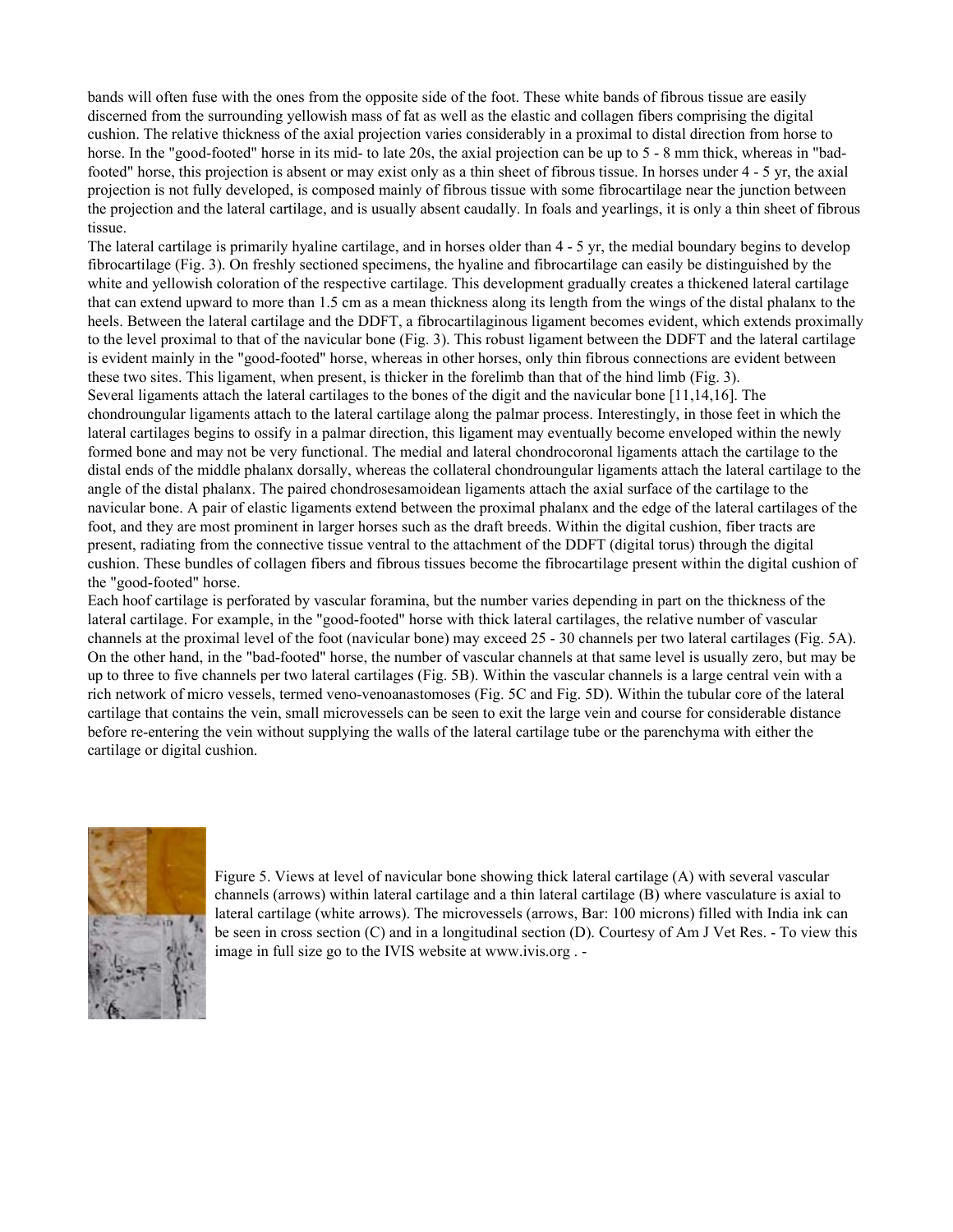

Figure 6. Three dimensional composite drawings of the support structure of the ungual cartilage (UC) or lateral cartilage in horses with thin (top) versus thick (bottom) portions of the UC. Notice that venous vessels exit the axial surface of the UC sooner in feet with thin UC (red arrows) than in feet with thick UC (B). The ligamentous attachment (blue arrow) from the UC to the DDFT is typically thicker and more cartilaginous in feet with thick UC. NB, navicular bone; UC, veins inside vascular channels. - To view this image in full size go to the IVIS website at www.ivis.org . -

Interestingly, in feet perfused with an Indian ink solution, frozen, and sectioned, there is a greater filling of the vasculature of the thickened lateral cartilages than in those feet with thin lateral cartilages (compare with Fig. 1, A and B). These findings suggest that there may be more small networks of microvessels within thicker lateral cartilages than in the feet having thin lateral cartilages. At the distal level of the lateral cartilage, many more vascular channels are evident, and they become fewer at a more proximal level such as that of the navicular bone. The enclosed veins then coalesce proximal to the lateral cartilage into a venous plexus before uniting to form the medial and lateral palmar digital vein [16-21]. Figure 6 illustrates a three-dimensional drawing of a foot with thin lateral cartilage versus a foot with a thicker lateral cartilage.

# **4. Digital Cushion**

The digital cushion consists of a meshwork of collagen and elastic fiber bundles with proteoglycans and small areas of adipose tissue, which lie between the lateral cartilages of the foot and above the frog and epidermal bars. This tissue extends toward the toe of the foot under and near the distal attachment of the DDFT and the solar surface of the distal phalanx. This composition of the digital cushion is present in most young horses, regardless of their breed and work amount as foals, yearlings, and even race horses (Quarter Horses,Thoroughbreds and Standardbreds have this type of foot until 4 - 5 yr) [a]. Beyond this youthful foot, the internal structure may begin to change from the isolated collagen bundles to ones that contain varying amounts of fibrocartilage throughout the digital cushion. With stimulation of the frog and solar surface of the foot, the fibrocartilage forms to fill the digital cushion, starting distally and progressing proximally beyond the level of the navicular bone. In these feet, the isolated collagen bundles begin to coalesce and form fibrocartilage and thereby thicken between the developing lateral cartilages and midline of the digital cushion (Fig. 3A). The lateral cartilages in these feet will become thicker when the axial surface of the lateral cartilage develops fibrocartilage. At this point, the lateral cartilages are composed of hyaline cartilage abaxially, while the inner edge begins to form fibrocartilage. This change gives the appearance that the lateral cartilage is growing toward the midline of the foot, because the fibrocartilage of the lateral cartilage and the digital cushion unite to form a significant structural support for the palmar foot. Simultaneously, the connective attachments between the lateral cartilage and the DDFT also thicken to become a robust fibrocartilaginous ligament (Fig. 3A). This structural reorganization of the palmar foot seems to occur over a long period of time with proper stimulation. The blood supply to the digital cushion is small, because only small capillaries are evident within the parenchyma of the digital cushion; however, there are two large arteries that pass through the digital cushion that supply the vasculature of the frog.

From the above descriptions of the palmar foot and the dissections of many feet, several assessments can be made. Firstly, in most young horses under the age of 4 - 5 yr, there are few differences in the internal foot structures regardless of the breed of horse [a]. After this age, definite differences begin to become noticeable. The lateral cartilage becomes gradually thicker and the digital cushion becomes filled with fibrocartilage along with changes in the microvasculature in some horses and breeds, although other horses' feet remain virtually unchanged from the youthful foot. Certain breeds, i.e., Arabians and Standardbreds, do seem to have a higher percentage of fibrocartilaginous distal cushions and thick lateral cartilages earlier in the years after the age of 4 - 5 yr than other breeds. In other words, we also believe that most "good-footed" horses develop this trait after 4 - 5 yr with "stimulation and exercise," whereas most "bad-footed" horsed remain structurally underdeveloped and do not develop the robust palmar foot at 4 - 5 yr. We have no evidence that the extensive fibrocartilage in a "good-footed" horse will regress to fat, elastic, and collagenous bundles. With this gradual development of an interactive structural composite of the lateral cartilages and the digital cushion, the apparent health of the palmar foot improves with the aging of the horse. These horses have less clinically evident chronic foot problems, such as navicular syndrome, than those horses without these internal fibrocartilaginous morphologies of the palmar foot. We also expect an increase in the vasculature within the palmar foot. Although these observations may suggest that the palmar foot will gradually develop the fibrocartilaginous palmar foot while the horse ages, these internal foot changes do not occur with age alone but with proper foot "exercise and stimulation". Age is not the critical factor in developing a fibrocartilage palmar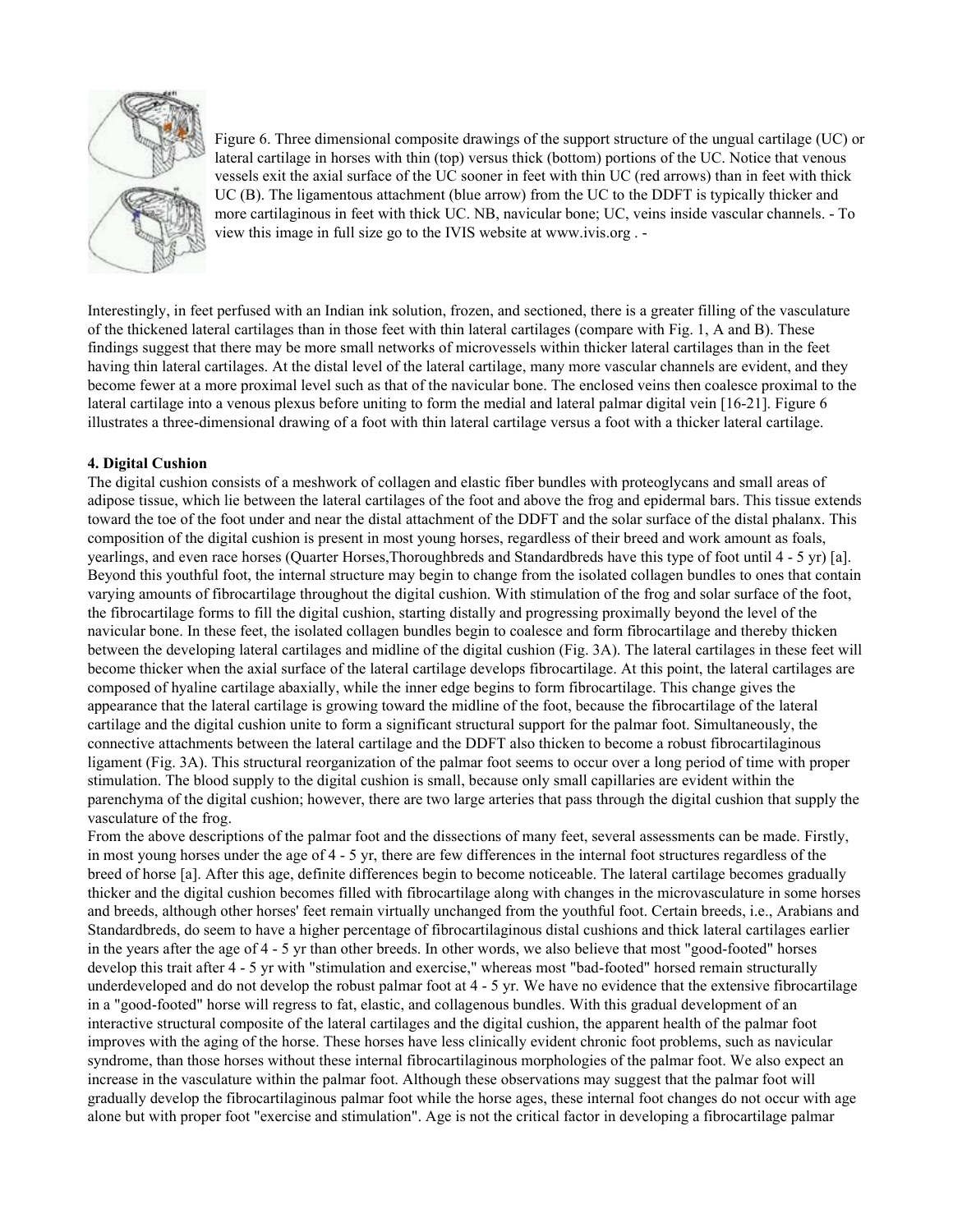foot, because horses that do not have "sufficient palmar foot stimulation" have only thin lateral cartilages and digital cushions composed of fat, elastic, and isolated collagen bundles with very little fibrocartilage. Such horses include brood mares and other "pasture-ornament" horses with minimal movement and foot stimulation during their lifetime. These fibrocartilaginous changes seem to develop when the palmar foot becomes stimulated with the frog and bars on the ground and the solar surface increasing the surface area for load distribution.

The question arises: are there ways to attempt the improvement of the structure of the palmar foot? More specifically, can the foot be "exercised" to create an increased area of sole and frog support? Such a process may potentially improve the functioning of the foot, because the increased area of foot contact will reduce the load that is placed on the tissue, and thus, the stress on the tissue. This finding is illustrated using pressure sensitive film (Fig. 7). The horses' feet have a smaller surface area when imprinted on a hard (cement) surface than when the same feet are placed on very firm rubber (durometer number 9) (Fig. 7A [left] and Fig. 7B [right]). If the load placed on the foot is expressed as load per unit area, the load on the tissues (stress) decreases significantly when standing on firm rubber or other deformable environmental surface compared with cement. These findings are consistent with hoof impaction on different surfaces [22]. Measurable changes in the external solar foot (widened foot, changed angle of the bars, increased size and growth of the frog, reduced arching of the sole, etc.) can be observed in the unshod horse within 3 - 6 wk after shoe removal (Fig. 8A and B). By altering the environment and increasing the surface contact area of the palmar foot, we believe that the palmar foot will become "strengthened," because it becomes an active participant during movement of the horse.



Figure 7. Graphs showing mean contact pressure (left) and hoof contact area (right) of six horses when they stood on concrete and hard rubber. Left panel: The contact pressure is highest on hard, nondeformable surfaces (concrete) (mean = 12 MPa), whereas on hard rubber, contact pressure is reduced

to less than one-quarter. Right panel: The contact area of horses on concrete is approximately one-half of that on rubber. Together both graphs show that the foot has high stress (load per area) on hard surfaces (concrete) versus those that are deformable surfaces (hard rubber). - To view this image in full size go to the IVIS website at www.ivis.org . -



Figure 8. Plaster of Paris casts obtained from clay imprints showing the gradual but typical changes one observes when shoes are removed and the horse is barefoot. The same foot (A) was molded 6 wk later in B. The distance between the apex of the frog and toe decreased, the solar surface of the foot widened 4 - 6 mm, the angle of bars increased (less vertical), and the frog enlarged. - To view this image in full size go to the IVIS website at www.ivis.org . -

The structural organization of the lateral cartilages, digital cushion, and enclosed vasculature [18-21] suggests that they play a significant role in the dissipation of the impact during the foot's contact with the ground [12]. The pressure theory suggests that the frog pushes upward into the digital cushion at ground contact to force the lateral cartilages outward. On the other hand, the depression theory emphasizes the downward movement of the pastern into the digital cushion, which in turn forces the lateral cartilages outwardly [10,13,15]. However, neither theory can explain the large negative pressure present within the deep areas of the digital cushion during both stance and locomotion [9]. A hydraulic mechanism is created by the anatomical arrangement of the lateral cartilages, vasculature, and digital cushion in conjunction with the neuromodulation of the microvasculature (see below), which provide for the transfer of impact energies from the foot structures of the hoof to the cartilage and fluids within the foot [12]. This "energy transfer" system is one prime function of these tissues and determines their arrangement. At impact, the blood is forced through the microvasculature. This provides a resistance to the flow of the blood within the microvessels, and thus, reduces the amount of the impact high frequency energies that will be transferred to the bone and ligamentous parts of the foot. The negative pressure in the palmar foot permits the rapid refilling of the vasculature before the next foot fall [9,12]. In those horses with thick lateral cartilages that enclose a greater number of small vessels and a fibrocartilaginous digital cushion, more energy will potentially be dissipated by the hydraulic mechanism than in those feet that have thin lateral cartilages with a relatively small number of microvessels and a digital cushion devoid of fibrocartilage. In the latter foot with an undeveloped hydraulic system, less energy will be dissipated, resulting in a greater percentage of the impact energies being potentially transferred to the bones and ligaments of the foot. These initial impact energies and frequency vibrations inductions are considered to be the most destructive to the tissues within the foot [23-26]. The fibrocartilage content of the digital cushion is crucial to energy dissipation, because the fibrocartilage contains proteoglycans that aid in energy dissipation. Elastic tissue, as a biomechanical tissue, acts merely as a spring, presumably returning the tissues of the foot to their original position after the foot leaves the ground. As discussed above, the shape of the foot influences the development of the thick lateral cartilages and the composition of the digital cushion. In the "good-footed" horse, initial heel contact is important along with having both the frog and bars making ground contact. At initial heel contact during locomotion, specific sensory receptors can be activated promoting full extension at the forelimb (Fig. 9) [27]. In addition, the characteristics of the frog include being large and firm beyond the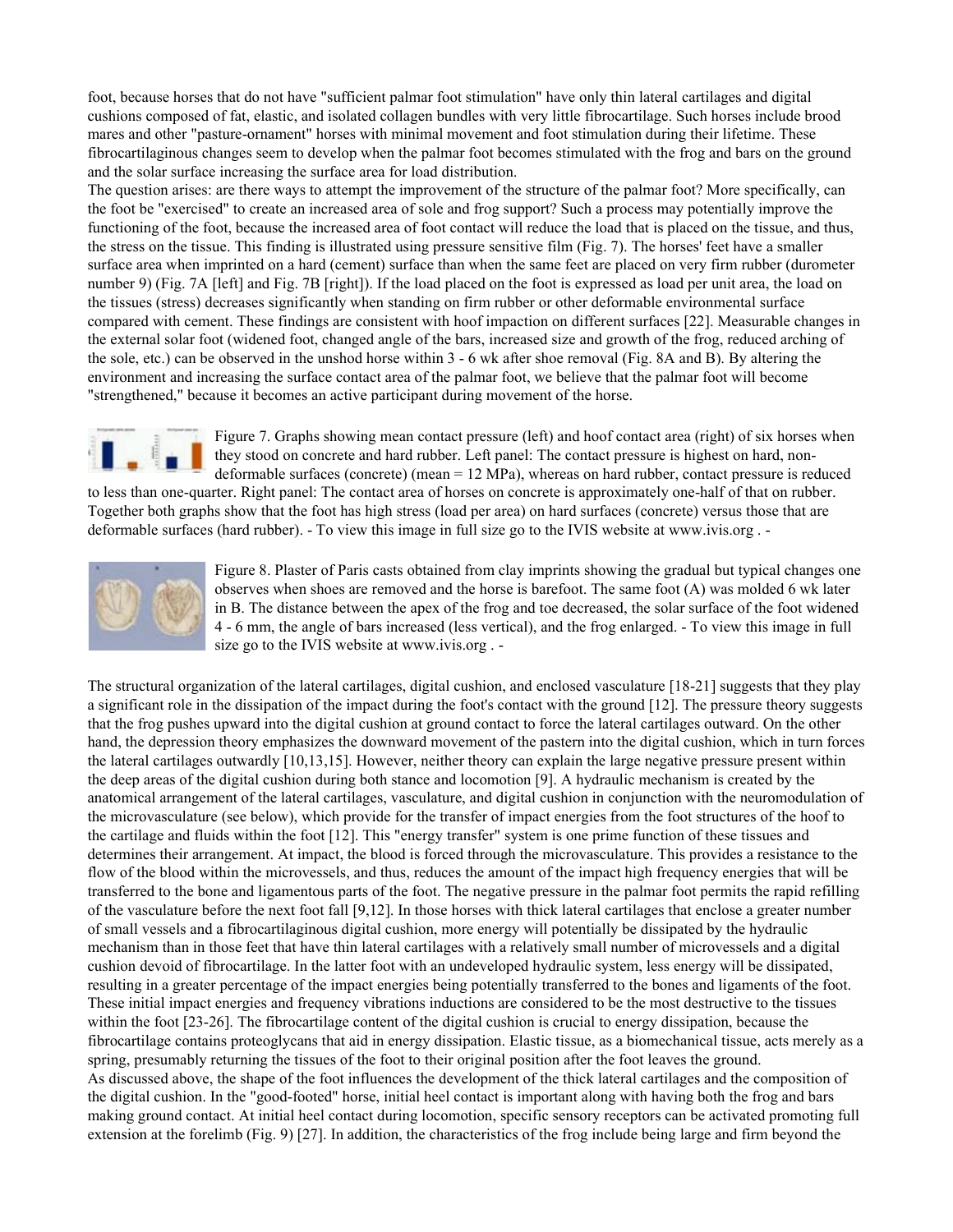superficial dehydrated layer and often having a distinct cushion (i.e., swelling 3 - 4 cm caudal to apex) and shallow sulcus.



Figure 9. Schematic illustrations of a midsagittal and ventral view of the equine foot. In the sagittal view, the four zones of the sole  $(S<sup>1-4</sup>)$  represent the locations of the lamellated corpuscles with the relative density being indicated by the dots in each zone of  $S^{1-4}$ . In the most caudal zone  $(S^4)$ , lamellated receptors were most frequently observed on tissue sections compared with the other zones ( $S^{1-3}$ ). The ventral view of the foot represents the area obtained from longitudinal strips of central, medial, and lateral solar dermis that were examined on sections for the Pacinian type of receptor. The lamellated corpuscles were only observed on sections obtained from the line shaded area. Courtesy of Am J Vet

Res. - To view this image in full size go to the IVIS website at www.ivis.org . -

The bars are angled at approximately 60º rather than upright or vertical. We believe that this structure encourages the continued stimulation of the palmar foot with the development of the thick cartilages and fibrocartilaginous digital cushion. In the problematic foot, the frog usually does not make ground contact, or, if it does contact the ground, it lacks any significant firm (fibrocartilage) substance of the tissue. The bars are usually more upright rather than having an oblique angle with the ground surface (contracted foot). In these feet, the frog and solar foot have very little ground contact; thus, the load support is mainly around the perimeter of the foot. In feet that have a long toe or an under-run heel, the area of ground contact is usually further forward under the palmar process of the distal phalanx rather than underneath the lateral cartilages themselves. In these latter types of feet, less energy is absorbed by the hydraulic mechanism in the palmar foot, resulting in a greater percentage of the impact energy being transferred to the bones and ligaments of the foot. Such an inefficient energy dissipation system may gradually produce lameness conditions in the foot.

**5. Changes in the Anatomy of the Intersection and the Distal Phalanx: Stressed Areas in the "Bad-Footed" Horse** Although the continued success of any performance horse is dependent on being free of lameness conditions, several lameness conditions remain ambiguous in terms of the initiating causes and pathogenic events leading to the onset of clinical signs. Navicular syndrome, with its generally insidious onset, slow progression, bilateral lameness, and variety of radiographic features, suggests that there may be several potential causes for this condition. Several ideas have been proposed including (1) pressure of the DDFT against the flexor cortex of the navicular bone, (2) vascular insults, and (3) alterations in bony remodeling [28-34]. The vascular cause has largely been rejected, because most studies do not find any significant evidence of ischemic bone or inability to reproduce the syndrome by occluding the blood supply to the navicular bone [32]. The other hypotheses remain viable options, including the possibility of age-related degenerative processes occurring in these lame horses [29-33]. Our laboratory has suggested that much of the problem may occur in the distal phalanx and at the intersection of the insertion sites of the distal sesamoideum impar ligament (DSIL) and the DDFT [35- 37]. Changes caused by increased stress as well as changes in the underlying bone of the distal phalanx occur at these sites (Fig. 10).



Figure 10. Low magnification photograph of a parasagittal section of healthy foot, revealing the insertion of the DDFT and the DSIL on the distal phalanx (P3). Notice the area of the insertion (arrows) that the navicular bursa often does not extend to the P3 (arrowhead). P2, middle phalanx; NB, navicular bone. - To view this image in full size go to the IVIS website at www.ivis.org . -

We have hypothesized that progressive stress in the tissues of this region of the foot may significantly contribute to the onset of clinical signs associated with navicular syndrome. The macroscopic and microscopic morphology of the insertion sites of the DSIL and the DDFT appear to be more complex than those of other ligaments within the equine digit [35]. Furthermore, many of the neurovascular structures course through this region when they pass to the distal phalanx and solar corium and to the palmar foot, creating a critical site or "bottleneck" for potential problems affecting other areas of the foot. The DSIL-DDFT insertion site consists of regular dense connective tissue fiber bundles separated by penetrating loose connective septa, (Fig. 11 and Fig. 12) which contain an abundance of small vascular networks, elastic tissue, arteriovenous complexes, and nerves and their receptors (Fig. 11).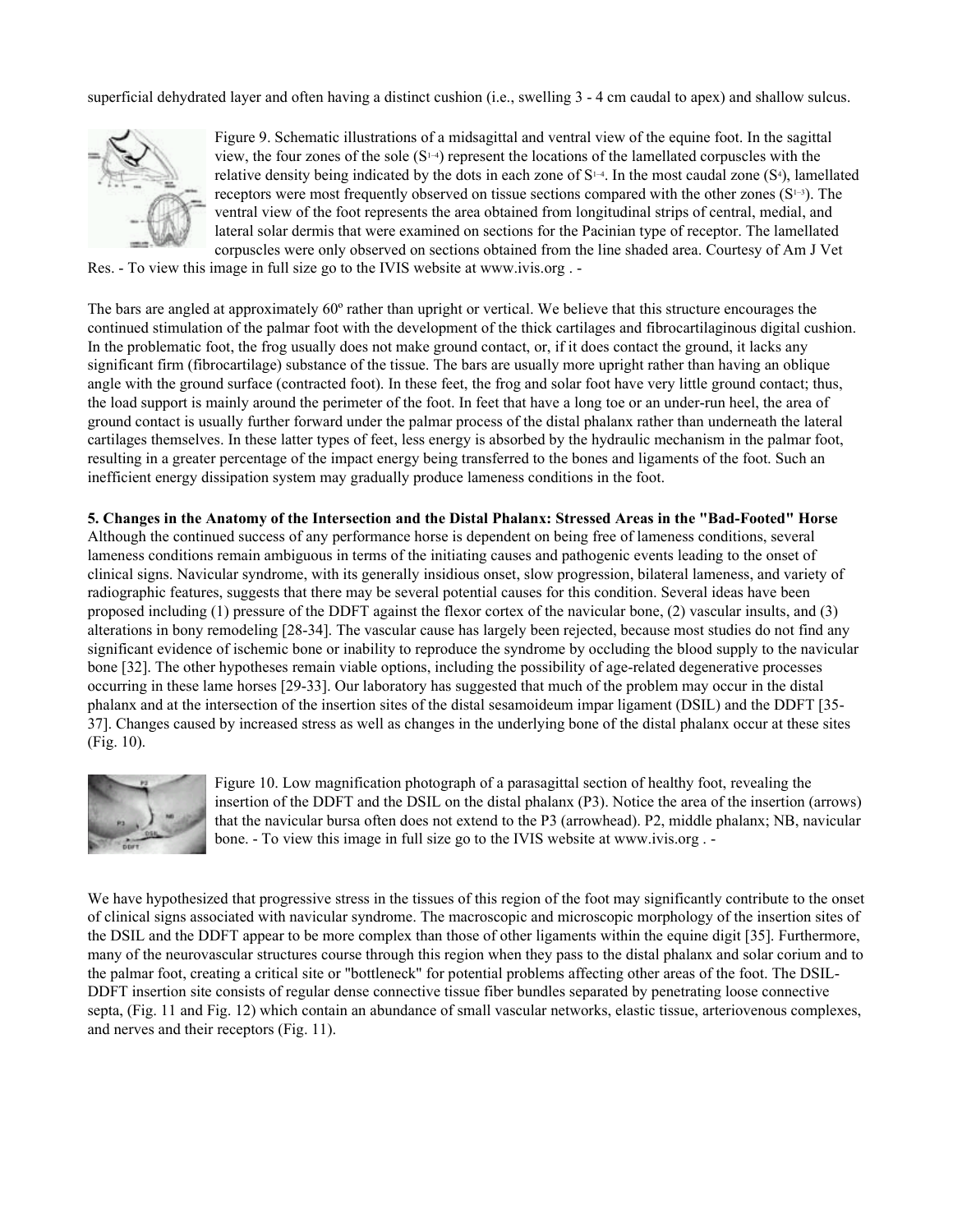

Figure 11. In this photograph, the section is cut parallel to the surface of the ground. The navicular bursa (NB; large arrow) is between the DDFT and the navicular bone. Notice that the collagen bundles (arrowheads) can be seen at the insertion of the fusion of the DDFT and the DSIL along with connective tissue septa (small arrows) containing the microvasculature and sensory nerve fibers. Calibration mark is 1 mm. P3, distal phalanx. Courtesy of Am J Vet Res. - To view this image in full size go to the IVIS website at www.ivis.org . -



Figure 12. Photomicrographs of tissue sections in the region of the insertion of the DSIL and the DDFT on the distal phalanx. (A) Distal outpocketings of the navicular bursa (NB) between the DSIL and the DDFT are separated by thin sheets of connective tissue septa (S). The septa extend from the DSIL into the dorsal half of the DDFT (arrowheads). (B) Section obtained near the distal phalanx, notice more

small vessels (V) are evident within the septa (S). (C) Histological sections were obtained from the same area as B. Notice many more microvessels with arteriovenous complexes (AVC; arrowheads) are apparent within the septal sheets. A and B are not stained. C is stained with trichrome stain. - To view this image in full size go to the IVIS website at www.ivis.org . -

The arteriovenous complexes form an interesting glomus type of vascular network within the DSIL and the dorsal half of the DDFT, which appear to be surrounded by other epithelial-like cells (Fig. 13). Their location within the DSIL and the DDFT suggests that they may serve one or more functions such as sensory detection of mechanical stresses and/or maintaining optimal hydration of the DSIL and the DDFT [38]. During movement and stance of the horse, considerable and sudden pressure changes will most likely occur in this region and could potentially restrict or enhance blood flow to the surrounding tissues, both of which may deleteriously affect the health of the perfused tissues [39-41]. The sensory detection function would ensure adequate arterial blood flow to the navicular bone, because the majority of the arterial supply courses through this region [42] and moves to the distal phalanx. It also maintains proper venous drainage from these regions [21] and the palmar aspect of the foot for energy dissipation [12].



Figure 13. Photomicrographs of serial tissue sections (90 ìm thick) in the regions of the DSIL-DDFT insertion on the distal phalanx from a healthy foot reveals the typical arteriovenous complexes (AVC) after infusion of vasculature with India ink. In A, India ink-filled vasculature can be tracked from the central vessel (red arrow) through a tortuous capillary network (B-D, especially C and D) and then to where it joins a large central vessel (E and F). Stain: H&E. Bars = 80 ìm. - To view this image in full size go to the IVIS website at www.ivis.org . -

While the vasoconstrictive nature of the arteriovenous complexes are under sympathetic noradrenergic control, [43-46] a potent vasodilatation mechanism exists under the control of neuropeptides including the tachykinin substance P (SP) [47- 49]. SP, neurokinin A (NKA), and calcitonin gene-related peptide (CGRP) have been shown to be present in the sensory nerve fibers that course through the DSIL and the dorsal half of the DDFT and pass into the distal phalanx and the navicular bone [50]. Although these peptides within the nerve fibers serve a sensory function, they also serve an efferent function. When the nerve fibers are activated, the neuropeptides are released from the nerve terminal into the surrounding tissues [48,51] and act through a nitric oxide mechanism to produce vasodilation [52,53]. This mechanism provides another avenue for the nervous system to aid and regulate the movement of fluids, ions, metabolites, and other compounds within the tissue environment [47,48,54]. Such fluid movements will maximize the efficiency of energy transfer, thereby minimizing peak pressure changes that damage tissues. Furthermore, the equine digit analogs of SP have been shown to be potent vasodilators even in the presence of high concentrations of norepinephrine (unpublished observation). In addition, documented peripheral release of all three peptides has been shown to promote inflammation, vasodilatation, and edema formation, and stimulate leukocytes to release their contents [47,51,54,55]. The sites where SP receptors are located can be visualized using receptor autoradiography in which the tissues are bathed in a radiolabeled ligand- in this case, radioactive SP is used [56]. Within the equine foot, the SP receptors are localized on the microvasculature and the arteriovenous complexes within the DSIL and the DDFT (Fig. 14 and Fig. 15) [b] [56].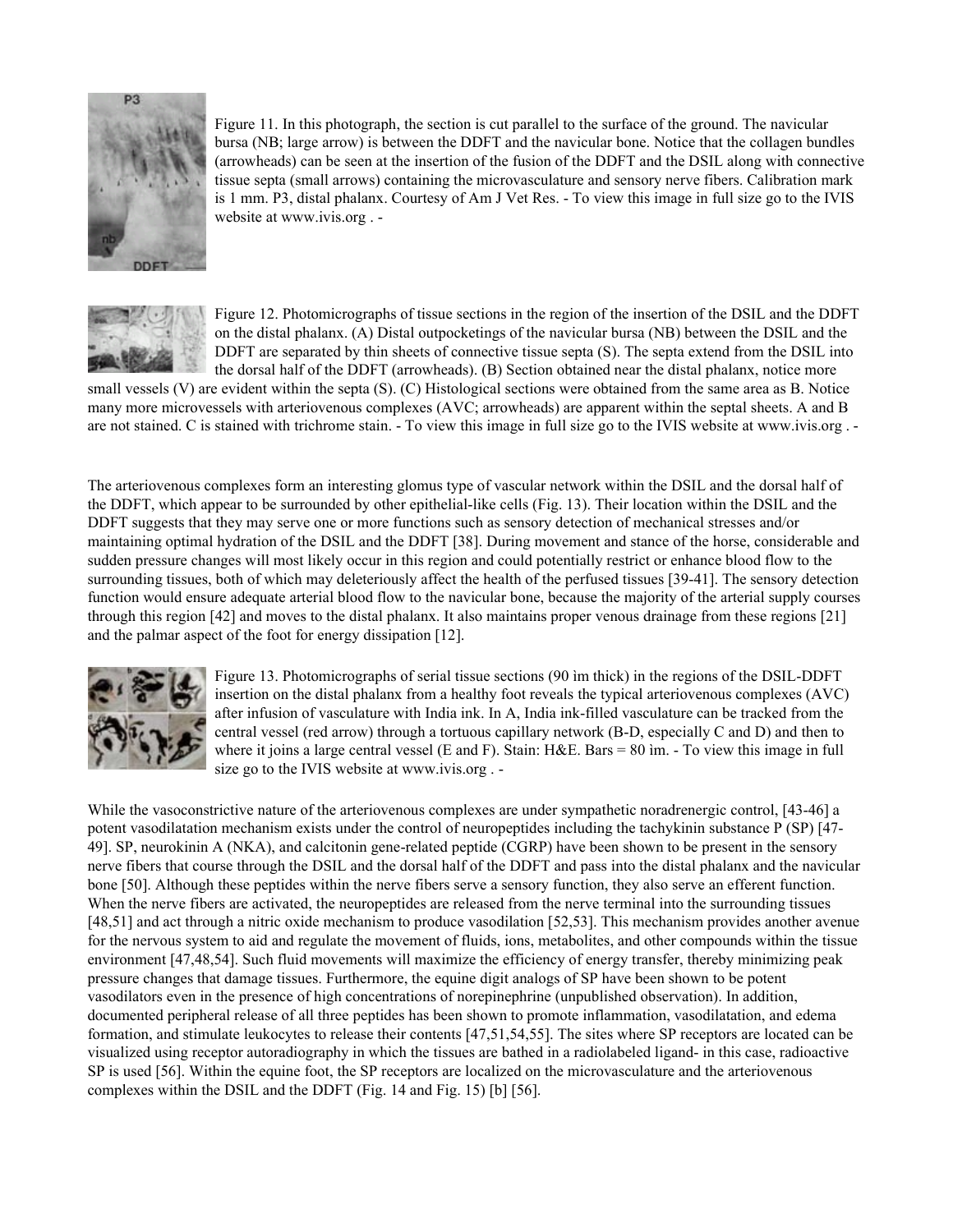

Figure 14. Photomicrographs of radiographic film and tissue sections reveal binding sites of radioactive SP in the dorsal hoof wall (A and B) and the DSIL-DDFT insertion (C-G). Panel A: Total binding of radioactive SP can be seen as dark areas of accumulations of silver grains (arrows) overlying isolated dermal microvessels. Panel B Nonspecific binding of radioactive SP after incubation with 1 ìmol of unlabeled SP revealing that there was not any specific binding evident over microvessels in the dermis, whereas the primary epidermal (keratinized) laminae has non-specific labeling. Panel C: The tissue section of the DSIL was superimposed on the corresponding radiographic film, with the focal plane being the tissue section. Specific binding of radioactive SP is evident over the arteriovenous complexes

(AVC) in the septa of the DSIL (arrowheads), whereas a small arteriolar vessel (v) has little or scant SP binding. Panel D: The same superimposed section and film as panel C, but the plane of focus is for the silver grains on the radiographic film. Notice that the silver grains (arrowheads) are concentrated over the AVC rather than over the larger vessel (v). Panels E and F: Tissue sections (panel E) and autoradiogram (panel F) of the DSIL reveal specific binding of radioactive SP over isolated microvessels (arrows), whereas the tear (t) in the tissue section creates non-specific binding of radioactive SP. Panel G: Non-specific binding on an adjacent tissue section incubated in radioactive SP; non-labeled SP is seen clearly around the perimeter of a tear (t) in the autoradiogram. Bars  $= 1$  mm. For all photomicrographs of the tissue sections, light methylene blue and eosin Y stain was used. For the autoradiograms, the actual radiograph is shown. Courtesy of Am J Vet Res. - To view this image in full size go to the IVIS website at www.ivis.org . -



Figure 15. Graph illustrating that virtually all SP receptors are neurokinin 1 (NK1) receptors, and they are localized on microvessels, especially arteriovenous complexes. Results (mean + SEM) show specific binding of radioactive SP (SP\*) in the vessels (microvessels and AVC; yellow bar), tissues (red bar), and slide (background; blue bar). Incubations used SP\* alone, SP\* and unlabeled SP, and SP\* and an excess of NK1 agonist. Courtesy of Am J Vet Res. - To view this image in full size go to the IVIS website at www.ivis.org . -

In the "bad-footed" horse, this intricate neurovascular network is damaged or disrupted functionally by the stresses and tissue damage occurring within the DSIL and the dorsal half of the DDFT. In comparing the examinations of the navicular horses and the control specimens, the tachykinin receptors present on the small vasculature within this region of the foot seem to be destroyed because they cannot be detected using receptor autoradiography [b]. These findings suggest that the neural control of the microvasculature supplying blood and venous drainage to and from the navicular bone and the distal phalanx has been compromised and the microvasculature has been destroyed [b] [42-57]. As a result, there may be insufficient arterial blood supply to these areas; thus, it can be observed that there is navicular bone erosion within the formation of synovial fossae and/or areas of both degenerative and regenerative bone within the navicular bone itself [28,29,32,33]. These same adaptive changes may also be occurring on the distal phalanx and at the intersection, because there is an increased size of the vascular channels in the flexor surface supplying the distal phalanx through the insertion site of the DSIL [b].

Biomechanical stress to the different foot tissues may, in part, be responsible for chronic foot problems, or at the very least, may exacerbate some lameness conditions. The actual determination of the forces and loads applied to the hoof or the foot have been examined by a variety of different methodologies, [4,40,41,58-60] and each one contributes to our understanding of the foot. The *in vivo* methods [4,41,58,60] usually examine the loads applied externally to the foot in contrast to the in vitro studies that enable explorations of the inner workings of the foot [37,40,41]. However, each method of examining the foot has certain shortcomings. As our primary interest has been examining the distal phalanx and its anatomy and determining how the potential stresses may affect this region of the foot, we have studied the distal interphalangeal (DIP) joint using pressure sensitive film. The "limb" was positioned in three different angulations to simulate the "normal" stance of the horse and the positions during movement of the digit [37]. When the three digital bones are aligned and the navicular bone is non-weight-bearing (angle of solar surface digit is 30º in relationship to the first phalanx), the position represents a standing horse limb. During movement at or near the breakover of the foot, the solar surface of the foot remains positioned on the ground, while the limb is moving forward or dorsiflexing the digit (this position is  $0^\circ$  with the solar surface being perpendicular to applied load). At this position, both the distal phalanx and the navicular bone are supporting the weight of the horse. An intermediate position of 15º reflects the loads on the digit between the "normal" stance and the breakover of the foot, such as a "broken back" hoof pastern axis (Fig. 16).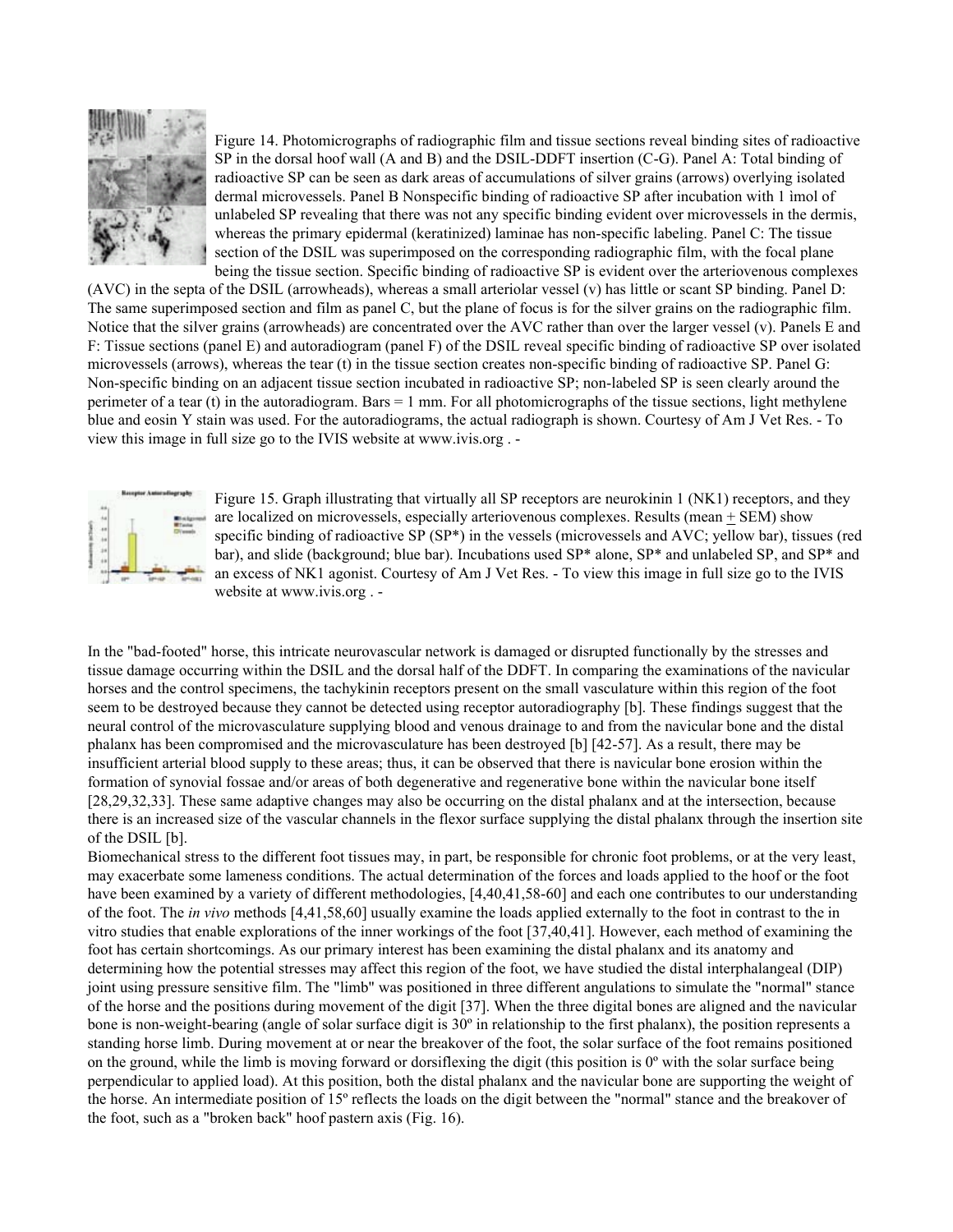Figure 16. Schematic drawings indicating relative stance positions of digits at the three flexion angles of 0<sup>°</sup> (left), 15<sup>°</sup> (middle), and 30º (right). For each flexion angle, the load was applied through the first phalanx (large solid arrow) with the solar surface of the hoof positioned on the metal plate of a material testing machine. The retaining bar at the toe (BAR; open arrow) prevented forward movement of the foot. Pressure-sensitive film (PSF; small solid arrow) was positioned in the joints between respective bones to determine contact forces. Courtesy of Am J Vet Res. - To view this image in full size go to the IVIS website at www.ivis.org . -

When the digit is placed in a testing machine and the loads are applied to the digit with the pressure sensitive film between the different joints, (between the middle and the distal phalanx, the middle phalanx and the navicular bone, and the navicular bone and the distal phalanx) the contact pressures, contact areas, and thus, loads (pressure x area) between the different joints can be studied and determined. Not unexpectedly, the minimum loads applied to the joints between the navicular bone and the distal phalanx, and the navicular bone and the middle phalanx were during the simulated "normal" position, when the navicular bone is a non-weight-bearing structure during the alignment of the digital bones. During the simulated "breakover" position, the loads increased significantly between the middle phalanx and the navicular bone, and between the navicular bone and the distal phalanx when the contact area of the joint increased (Fig. 17). It is during this positioning of the bones that the navicular bone becomes a weight-bearing structure and the loads are applied to the suspensory ligaments at the navicular bone. These biomechanical findings are also correlated with the histological findings observed in an additional 54 horses with an age range of 2 - 29 yr. They included 11 Standardbreds, 16 Quarter Horses, 6 Arabians, 5 Thoroughbreds, and 16 mixed breeds; all horses had no clinical evidence of problems associated with the foot or digit [35].



Figure 17. Changes in values (mean  $\pm$  SD) for contact area between the middle phalanx and navicular bone (circle) and between the navicular bone and distal phalanx (square) at flexion angles of 0º, 15º, and 30°. Notice that there was a significant ( $P \le 0.05$ ) increase in contact area, and thus, load at 0° compared with values at 15º and 30º. Courtesy of Am J Vet Res. - To view this image in full size go to the IVIS website at www.ivis.org . -

These feet were cut parasagittally and prepared for histological examination using H&E and safranin O with fast green stain. The areas of interest included the ligamentous attachments of the DSIL and the DDFT to the flexor surface of the distal phalanx and the navicular bone and the palmar half of the distal phalanx, including the articular surfaces between the navicular bone and the distal phalanx, and between the middle and distal phalanx. The safranin O dye stains proteoglycans in articular cartilage and fibroblasts capable of producing proteoglycans. The stain shows as a bright red coloration of the cartilage matrix and around the perimeter of the nucleus of a fibroblast that can extend throughout the cell and extracellular matrix. The production of proteoglycans by fibroblasts indicates the connective tissues are adapting to compressive stresses and are responding to the loads applied to the feet and distal limbs during the life of the horse. Although this morphological indicator of stress merely shows that the tissues have adapted and responded to the loads applied to the feet, we use the stain to roughly approximate the amount of adaptive compressive stress response that the tissues have undergone. In other words, a small amount of stress resulting in a few stained cells histologically may be seen in a "healthy and sound-footed" horse and would not be considered pathological. However, with greater stress applied to these same tissues as a result of either greater loads or inadequate tissue adaptation, the fibroblasts and other cellular constituents produced greater quantities of proteoglycans, which is indicated by detection of greater numbers of proteoglycan-producing cells that extend throughout the tissue and the extracellular matrix. These cells may be transformed into chondrocytes and produce cartilage, both of which can extend considerable distances from the attachments of the DSIL and the DDFT on the distal phalanx. These markers can be used for proteoglycan production and comparison of the different sections from many specimens. One can obtain an impression of the stress responses in tissues, which can be seen in clinically sound horses, and compare it to that seen in the lame horse suffering from navicular syndrome. We have observed a range of proteoglycan production from little or no staining to extensive staining. The staining patterns for proteoglycans were subjectively graded as (1) slight to no evidence of staining, (2) moderate staining, and (3) extensive staining for proteoglycan. This third category indicated that many more cells extended more than 1 - 2 mm beyond the insertion of the DSIL and the DDFT. In most instances, category three included staining of the connective tissues for distances greater than 1 cm from the attachment site along the proximal extent of the DSIL and the DDFT.

At the insertion site on the distal phalanx, the transition from the connective tissue to the ligament/tendon consists of typical distinct regions of these types of tissues (Fig. 18) [61-63]. The fibroblasts were slender and spindle shaped and became more rounded when they were inserted onto the distal phalanx flexor surface. Usually, there was a prominent mark (tidemark) that indicated the transition from non-mineralized connective tissue to the mineralized regions of the DSIL and the DDFT before its insertion onto the distal phalanx (Fig. 18E) [61]. In these horses, the safranin O binding varied with a progressive increase in the proteoglycan staining of the fibroblasts and extracellular matrix in these connective tissues. Of this group of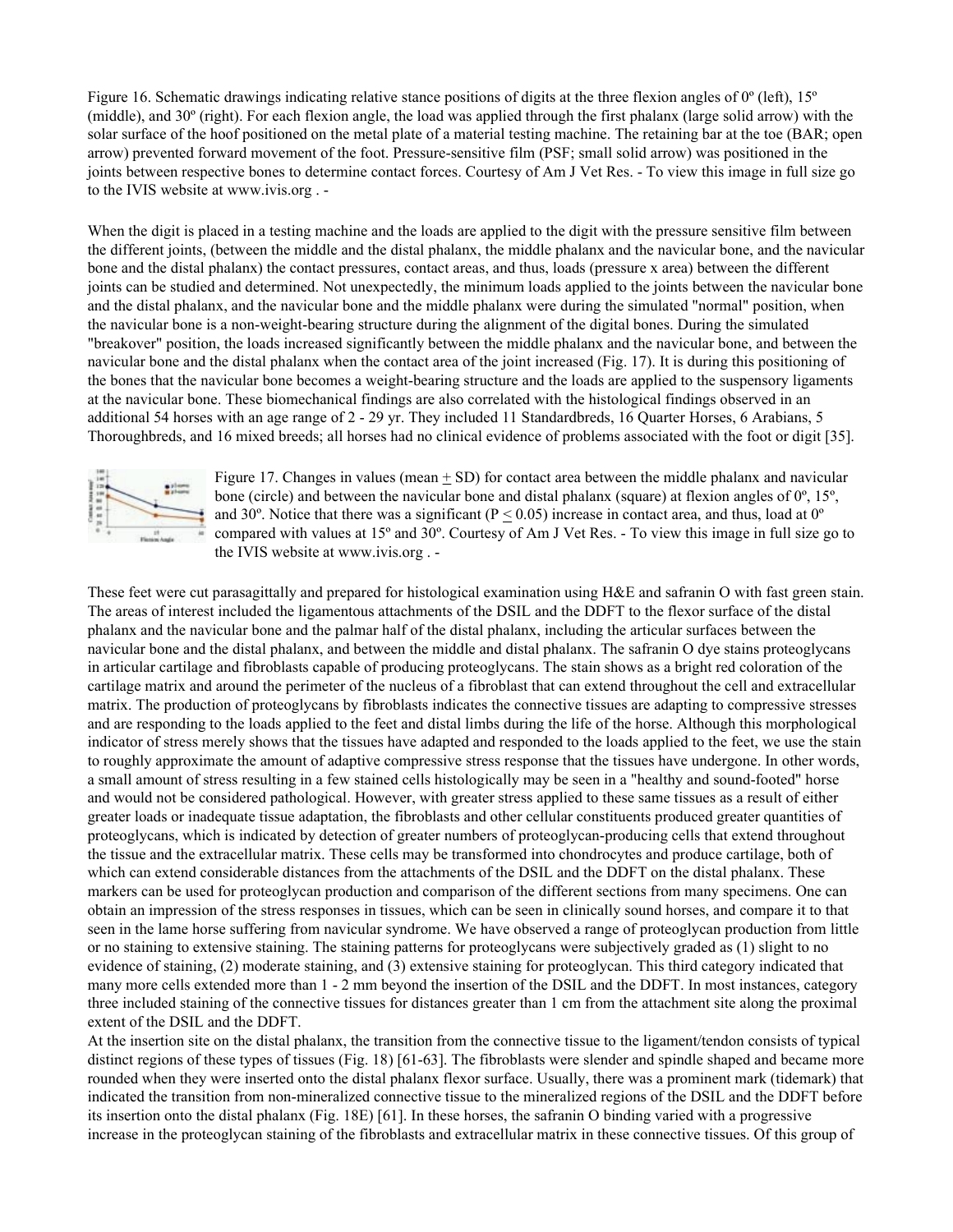horses, little or no staining at the insertions of the DSIL and the DDFT occurred mainly in young horses under 5 - 6 yr  $(n = 13$  horses) (Fig. 18A). When stain was evident, it was located perinuclearly in isolated cells with a small amount of stain in the extracellular matrix (Fig. 18B). With moderate staining, a greater number of cells had proteoglycan staining along the insertion of the DDFT and the DSIL that also extended proximally 1 - 2 mm from the attachments at the bony surface of the distal phalanx (n = 35 horses) (Fig. 18C-E). Usually, a prominent tidemark was evident, which increased the width of the calcified cartilaginous portion of the insertion onto the bone. This widening of the calcified cartilage also revealed the response of the bone at the insertion, because it became a more roughened surface. In this small group of horses showing moderate staining, the age range was 4 - 22 yr, with a mean of 13 yr. In an older group of reasonably active horses, (i.e., ridden several times per week during the warmer months of the spring through the autumn) ( $n = 10$  horses), the safranin O staining was slight with a few isolated cells along the insertion of the DSIL and the DDFT. In an additional group of race horses that died of catastrophic injury, the staining patterns ranged from no stains to moderate staining with no extensive staining patterns being evident to date.



Figure 18. Photomicrographs of tissue sections obtained from healthy feet of horses in the region of the DSIL-DDFT insertion of the distal phalanx. (A) Low magnification photomicrograph of tissues obtained from a 23-yr-old Dutch Warmblood did not reveal binding of safranin O dye to proteoglycan secretions. Bar  $= 80$  im. (B) Higher magnification view of stressed tissues, revealing proteoglycan staining of cells with perinuclear cytoplasmic staining (red coloration) at the insertion site of the DSIL on the distal phalanx. Bar =  $25$  im. (C) Photomicrograph of tissues obtained from the region of the DSIL-DDFT insertion on the distal phalanx in a 6-yr-old Standardbred, revealing slight staining of

proteoglycans. Bar = 300 ìm. (D) Photomicrograph of tissues obtained from a 6-yr-old Quarter Horse, revealing moderate staining with safranin O dye and mineralized cartilage between proteoglycan staining and bone in the insertion along the irregular border of the distal phalanx. Bar = 300 ìm. (E) High magnification photomicrograph revealing a tidemark (arrows) between the mineralized fibrocartilage insertion (c) and non-mineralized part of the DDFT and the DSIL with alignment of the fibroblasts in straight lines in lacunae (arrowheads). Notice the insertion site on the bone has an irregular surface shape. Arrowheads indicate fibroblasts that stained positive for proteoglycans. Bar = 80 ìm. For all panels, safranin O and fast green stains were used. Courtesy of Am J Vet Res. - To view this image in full size go to the IVIS website at www.ivis.org . -

In horses that were diagnosed with navicular syndrome  $(n = 10$  horses), the safranin O staining along the insertion of the DSIL and the DDFT onto the flexor surface was greater in 8 of 10 specimens than compared with clinically sound horses. These horses had been diagnosed by different veterinarians from several practices in different states and had been treated several years (range, 3 - 8 yr) before being euthanized and donated to our laboratory. The staining patterns of the fibroblasts and extracellular matrix along the entire attachment of the DSIL and the DDFT had evidence of safranin O binding that extended several millimeters up to more than 10 mm from the distal phalanx proximally along the tendon and the DSIL (Fig. 19). In some specimens, small areas of cartilage were beginning to form within the DSIL and the dorsal half of the DDFT. The increased production of proteoglycans in tendons and ligaments occurs when the tissues are stressed by compressive forces [63-68].



Figure 19. In A, photomicrographs of the DSIL and DDFT insertion on distal phalanx in horse diagnosed with navicular syndrome showing extensive binding of increased proteoglycan staining. In B, higher power view of same horse showing extensive binding of safranin O. Compare with sections in (Figure 18). - To view this image in full size go to the IVIS website at www.ivis.org . -

In other areas of the distal phalanx, morphological indications of stress [69-71] could also be seen, including in the articular cartilage of the joint between the navicular bone and the distal phalanx and on the articular cartilage of the navicular bone itself (Fig. 20). Using the safranin O stain that binds to proteoglycans, the articular cartilage stained a bright red coloration under "normal" or "unstressed" conditions. In the joint between the middle and the distal phalanx, the articular cartilage remained evenly stained throughout the entire histologic section and did not reveal any loss of safranin O staining. When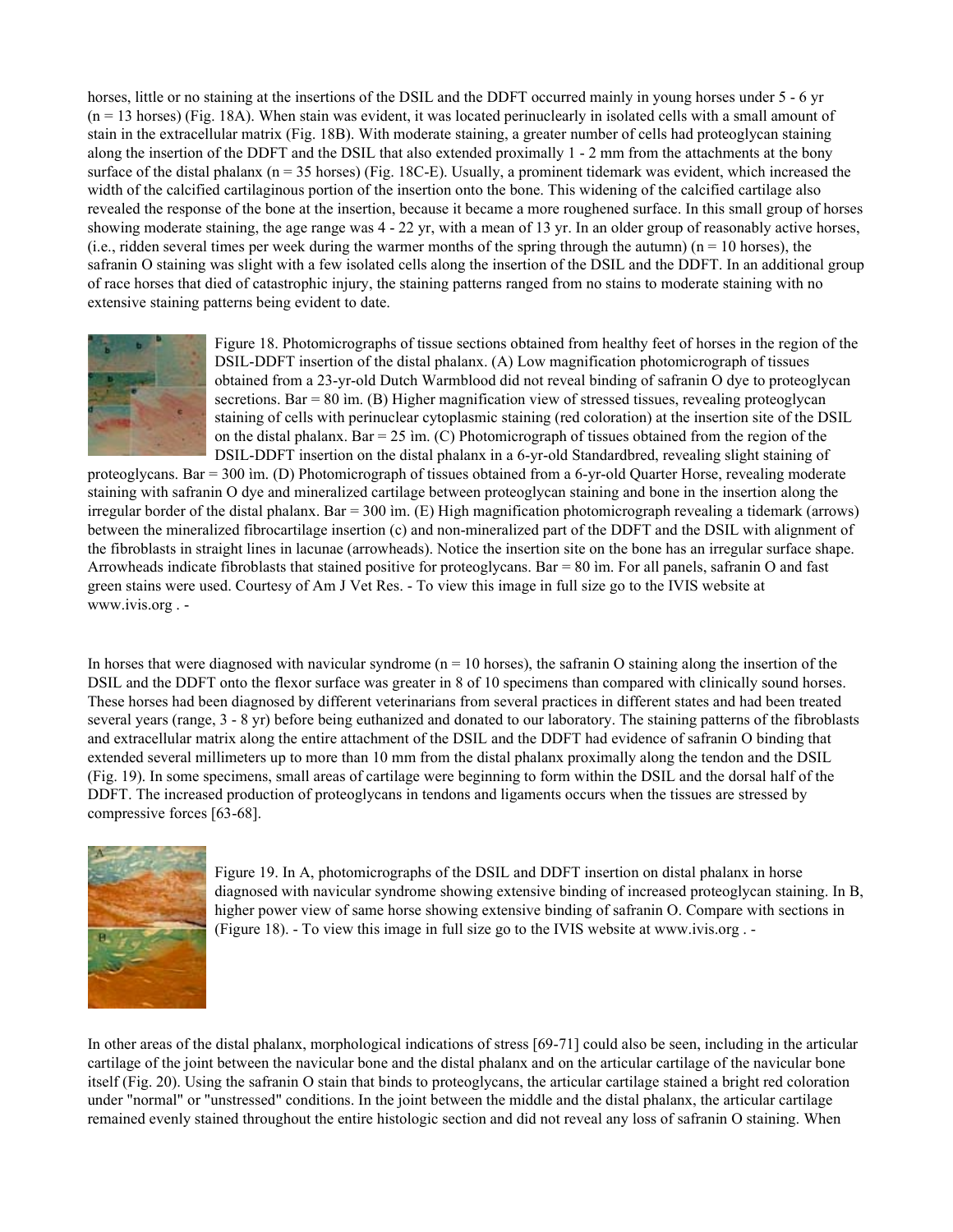there is a reduction or loss of binding of the safranin O dye within the articular cartilage, then less proteoglycan is present, which may indicate that the area does not function optimally in dissipating energy during movement and loads being applied to the joint surface [64,65]. In younger horses (usually under 4 - 6 yr), the joint between the navicular bone and the distal phalanx is usually homogeneously stained. However, in older horses, there is a progressive or gradual loss of binding beginning in the articular cartilage nearest the DSIL and progressing toward the joint surface between the middle and distal phalanx. These changes are evident in most horses. However, they are not strictly an age- related phenomenon, because navicular horses lose a greater amount of safranin O binding than older "normal" horses or horses without any clinical lameness problems.



Figure 20. Photomicrographs of distal phalanx in joint between navicular bone and distal phalanx. In young horse (top row), observe even stain of proteoglycan (A and B) with 1 - 2 tidemarks (t) in Cacalcified cartilage. In bottom row, with increasing stress to joint, note the loss of staining (less red color) and the increase in tidemarks (t) in articular cartilage (D-F). - To view this image in full size go to the IVIS website at www.ivis.org . -

In addition to the loss of proteoglycan staining, the duplication of tidemarks in the articular cartilage was noticeable in horses older than 4 - 6 yr. This means that the articular cartilage is being stressed by the loads applied to the foot of the horse, and the cartilage is adapting to the increased loads [69-73]. Tidemarks merely indicate the transition zone between the non-calcified and calcified cartilage within the articular cartilage. In most joints, there are usually one to two tidemarks normally present in the basal area of the cartilage when one progresses from the joint surface to the underlying bone [69]. One to two tidemarks were present in the cartilage between the middle and the distal phalanx. However, in most of the specimens greater than 7 yr, an increase in the number of tidemarks (duplication) was evident in the distal phalanx in the joint between the navicular bone and the distal phalanx, ranging upward of 10 - 12 tidemarks. The increasing numbers of tidemarks progressing toward the joint surface seemed to correlate with the decrease in proteoglycan staining. In the horses diagnosed with navicular syndrome, the relative number of tidemarks was slightly greater, usually 16 - 18 tidemarks. Although these articular cartilage changes were evident in the distal phalanx as well as the navicular bone, other areas of changes in bone structure of the distal phalanx were also observed. In feet obtained from 50 horses, the microscopic structure and staining patterns of the trabecular and subchondral bone of the distal phalanx and navicular bone were determined from 3 to 10 slides from each site, using H&E (1 - 3 slides), toluidine blue (3 - 5 slides), and safranin O with fast green stain (2 - 3 slides). Sagittal sections of the distal phalanx and navicular bone were obtained at the articulation of the navicular bone and the distal phalanx. This sampling site represents the mediolateral extent of the articulation of the navicular bone with the distal phalanx and is located between the solar foramina. This region was selected, because the articulation between the navicular bone and the distal phalanx is greatest between the two solar foramen; however, the navicular bone extended further abaxially but did not usually form an articulation. The distal articulation of the middle phalanx was not examined. All surfaces of the navicular bone were examined, whereas only the palmar two-thirds to threefourths of the articular surface of the distal phalanx was examined microscopically because of the difficulty of embedding the entire joint surface in a tissue block.

Histomorphometry enabled the quantifications of the bone structures of this region of the distal phalanx in sound horses and navicular affected horses. The subchondral plate (SCP) in horses without any chronic foot problems of the distal phalanx at the attachments of the DSIL and the DDFT was 317.1 microns in young horses (<5 yr) with a progressive thinning to 278.6 microns in mature horses of  $6 - 20$  yr ( $P < 0.05$ ). In older horses (>20 yr), the mean thickness was greater at 844.9 microns (P < 0.05). The trabecular thickness within the distal phalangeal bone was 169.2 microns, 161.7 microns, and 144.0 microns, respectively, for the three age groups. The relatively short length of SCP in the distal phalanx between the distal phalanx and the navicular bone (proximal to the DSIL and DDFT attachments) had a mean thickness of 475.0 microns with a range from 274.5 (>5 yr) to 637.9 microns. In the joint between the middle and distal phalanges, the SCP was relatively thick, ranging in thickness from 901.6 to 1505.5 microns. In the navicular bone of these healthy footed horses, the SCP had a mean thickness of 332.5 microns, whereas the trabecular thickness was 148.1 microns with a range of 156.5 - 137.6 microns for the respective age groups.

In horses diagnosed with navicular syndrome, the SCP at the attachments of the DSIL and the DDFT had a mean thickness of 260.8 microns, whereas between the distal phalanx and the navicular bone, the SCP was 185.5 microns. The trabecular bone thickness was 97.9 microns, regardless of the age. The SCP and the trabecular thickness were significantly thinner in navicular affected horses ( $P < 0.05$ ). For the navicular bone, the SCP was 223.1 microns, and the trabecular thickness was 108.4 microns; both were thinner than the healthy footed horses ( $P < 0.05$ ).

The relative percentage of bone within the distal phalanx of all healthy footed horses aged 2 - 31 yr was 66.1%. In those horses diagnosed with navicular syndrome, the bone area was  $44.2\%$ , which is significantly less ( $P < 0.05$ ). The relative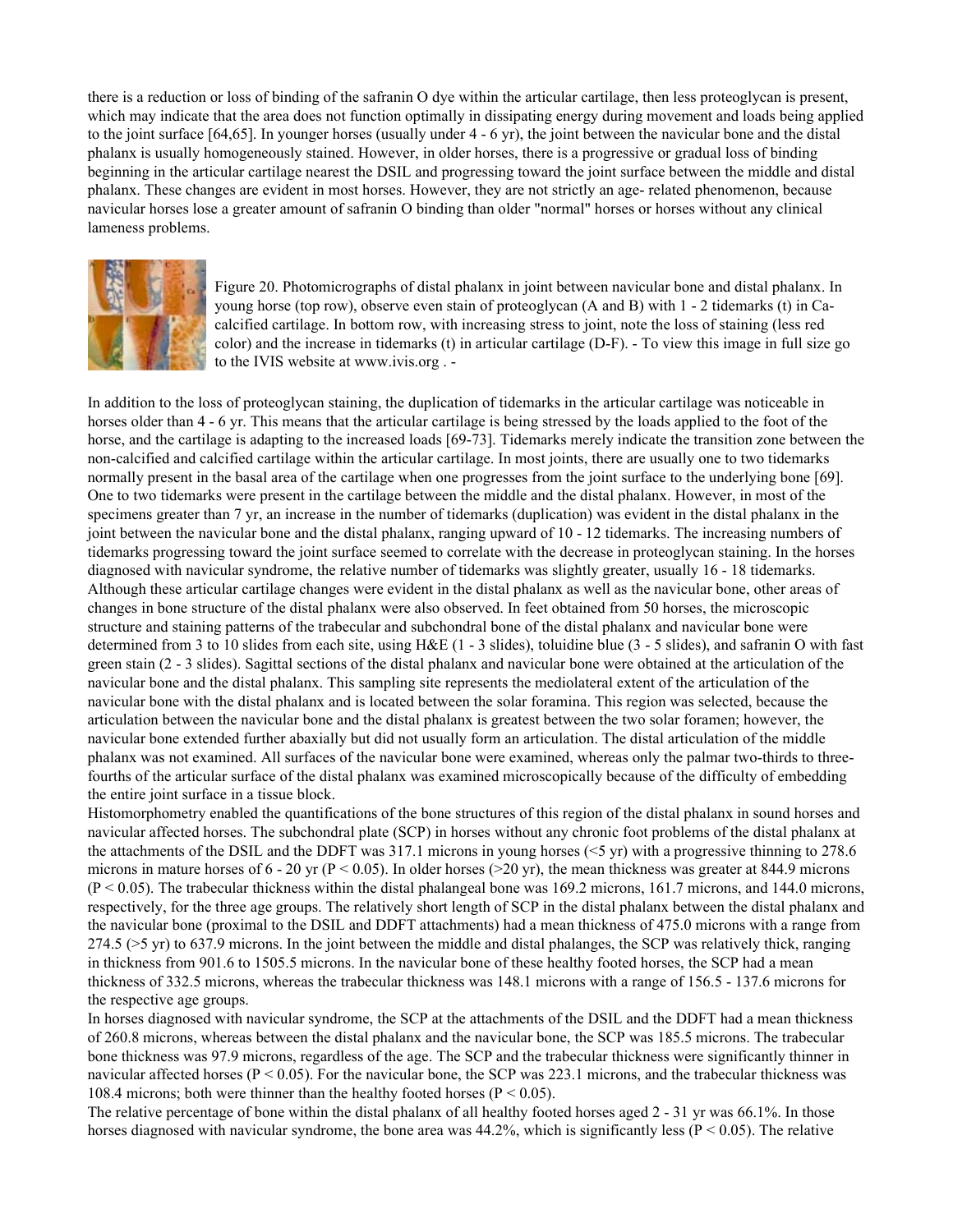bone percent in the navicular bone was 60.7% for all age groups, whereas in the navicular affected horses, the percentage of bone was  $43.9\%$  (P < 0.05) (Fig. 21 and Fig. 22).



Figure 21. Graph showing relative amount of bone area in different age groups ( $n = 39$  horses) between 2 and 29 yr and navicular syndrome diagnosed horses. Note significant bone loss was observed in distal phalanx in latter group. - To view this image in full size go to the IVIS website at www.ivis.org . -

Figure 22. Photomicrographs showing distal phalanx of a (A) young horse (6 yr), (B) navicular syndrome affected horse, and (C) older (25 yr) but active horse. Within the trabecular space of the distal

phalanx, observe the osteopenia/osteoporosis of navicular affected horses. Black arrows indicate stress in the DSIL. - To view this image in full size go to the IVIS website at www.ivis.org . -

These latter observations show that there are definite morphological indicators of stress occurring in the DSIL, the DDFT, and the distal phalanx in the feet of healthy footed horses, and these tissues show significantly greater stress in those horses diagnosed with navicular syndrome. In the young horse with distal phalanges that were still growing, the SCP remains relatively thick at the attachments of the DSIL and the DDFT, because they are the internal supporting trabeculae of the distal phalanx. When an adult horse ages and adapts to its environment during stance and movement, the foot remodels with the distal phalanx undergoing several general changes including a progressive thickening of these SCPs and a slight thinning of the trabeculae. However, the relative percentage of bone remained unchanged within the distal phalanx. Within the navicular bone, similar changes were observed as the horse grows. In horses diagnosed with navicular syndrome, the changes within the navicular bone were significantly different from those of adult healthy footed horses with the trabeculae becoming significantly thinner and the relative amount of bone being much reduced. Within the distal phalanx, significant changes also occurred such as a thinning of the bone trabeculae and the SCP between the navicular bone and the distal phalanx. These two findings contributed to a significant loss of bone area in the distal phalanx to nearly one-third of that of healthy footed horses. These findings indicate that other areas, specifically the central and palmar parts of the distal phalanx, are structurally different in horses diagnosed with navicular syndrome and may contribute to the onset and persistence of the clinical signs of lameness.

This paper shows that the morphologies of the palmar foot and the distal phalanx are different in the feet of horses with healthy feet and horses with chronic lameness conditions. The lateral cartilage and the digital cushion in the palmar foot are underdeveloped in the horse affected by navicular syndrome when compared to a horse having few foot problems. The relative lack of support within the palmar foot (thin lateral cartilage and non-fibrocartilaginous digital cushion) may contribute to the usual appearance of the contracted heels and frog in horses with navicular syndrome. On the other hand, horses whose feet have extensive fibrocartilage within the digital cushion and thick lateral cartilage do not tend to have these foot problems. Further dorsally, the distal phalanx and the insertion sites of the DSIL and the DDFT seem to have fewer stress indicators in the feet of healthy horses than the feet of chronically lame horses. In these feet, there is less stress at the attachments, and the bone structure of the distal phalanx is more robust with greater thickness to the trabeculae and the subchondral plates. A greater area of bone is found in healthy feet than in those from navicular affected horses. In our opinion, these are demonstrable morphological indicators of stress occurring in the palmar foot and the distal phalanx. We believe that these changes occur over a long period of time with environmental influences being the major contributors to these changes. Environmental influences facilitate connective tissue stress and neurovascular control destruction, which in turn contributes to the osteopenia within the distal phalanx and the reported changes within the navicular bone [29-34]. With "proper foot stimulation" when the horse interacts within its environment during stance and movement, the foot adapts and becomes remodeled to form a "strong foot" as indicated above. However, in those feet without the "proper foot stimulation," the palmar foot and the distal phalanx may not be able to adapt and sufficiently change to protect themselves from the external stresses applied to the foot. These feet are not able to develop a "strong-footed" horse. In adult horses diagnosed with navicular syndrome, we believe that the palmar foot remains underdeveloped and there is a gradual loss of bone occurring within the distal phalanx leading to osteopenia. As a result, greater loads and stresses develop within the soft tissues of the foot (DSIL, DDFT, etc.) that can eventually lead to clinical signs of lameness. Although this hypothesis on the pathogenesis of navicular syndrome is simplistic, it is consistent with many of the pathological findings already published in veterinary literature [29-36]. However, it does suggest navicular syndrome is an "entire foot" problem and that other regions of the foot may be significant contributors to the onset of this disease process. Such a view broadens the current notion that the navicular bone is the primary and initiating focal point of the pathogenic process.

[a] Bowker RM, Natchek KA. Age and breed differences of the palmar foot. Am J Vet Res (in press).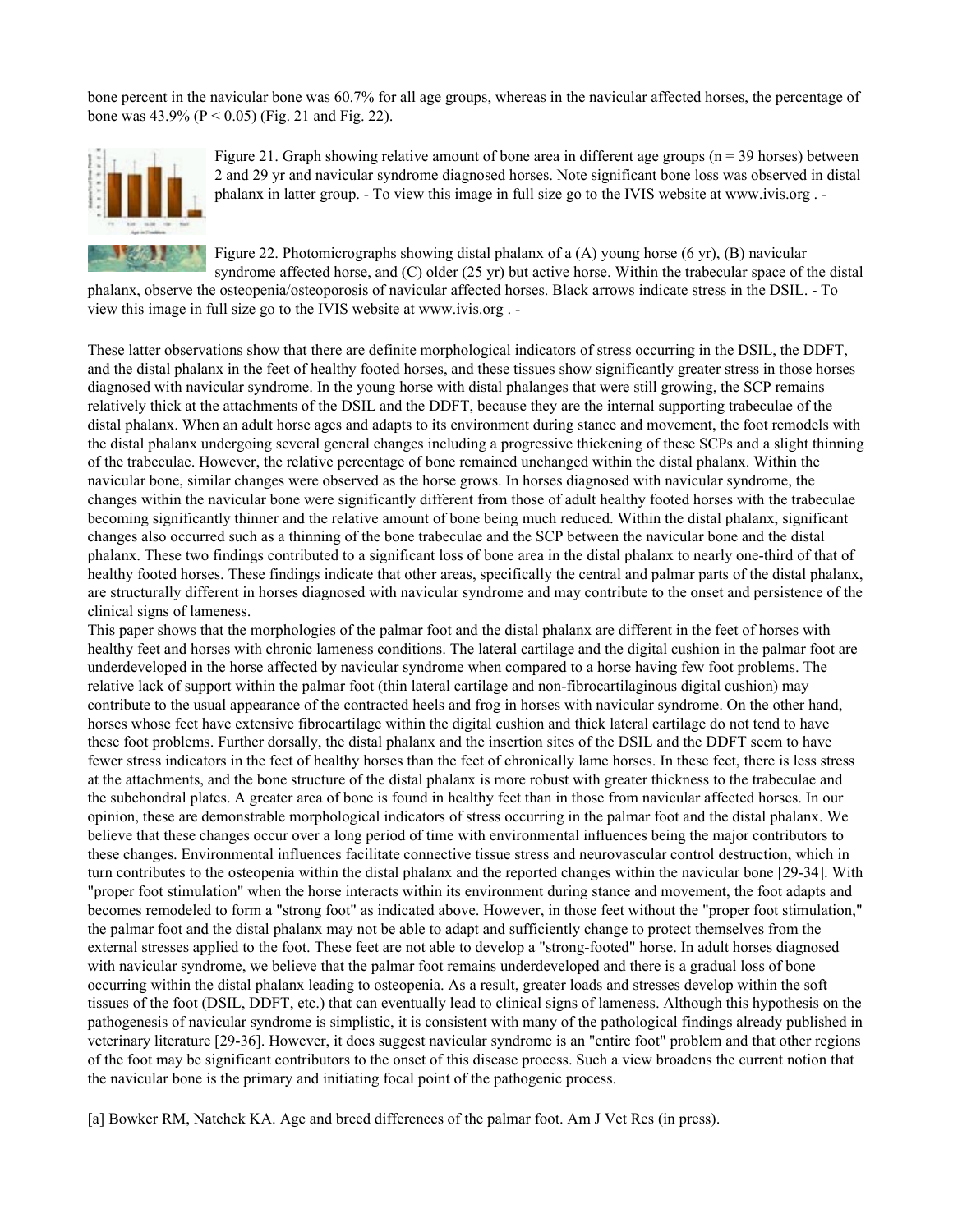[b] Bowker RM, Kalck KA, VanWulfen KK. Morphological indicators of stress in the foot of normal and navicular diagnosed horses. Am J Vet Res (in press).

This study was supported in part by the American Quarter Horse Association, Grayson-Jockey Club Research Foundation, Inc., and Osha Products, Inc.

# **References**

1. Stashak TS. The relationship between conformation and lameness. In: Adams' Lameness in Horses, 4th ed. Philadelphia: Lea & Febiger, 1987; 71-79.

2. Ross MW. Conformation and lameness. In: Ross MW, Dyson SJ, eds. Diagnosis and management of lameness in the horse. Philadelphia: Saunders, 2003; 15-31.

3. Parks A. The foot and shoeing. In: Ross MW, Dyson SJ, eds. Diagnosis and management of lameness in the horse. Philadelphia: Saunders, 2003; 250-261.

4. Barrey E. Investigation of the vertical force distribution in the equine forelimb with an instrumented horseboot. Equine Vet J 1990; 9(Suppl):35-38.

5. Ratzlaff MH, Grant BD, Frame JM, et al. Locomotor forces of galloping horses. In: Gillespie JR, Robinson NE, eds. Equine exercise physiology II. Davis, CA: ICEEP Publications, 1987; 574-586.

6. Balch OK, Ratzlaff MH, Hyde ML, et al. Locomotor effects of hoof angle and mediolateral balance of horses exercising on ahigh-speed treadmill: preliminary results. In: Proceedings of the 37th Annu Am Assoc Equine Pract Conv 1991; 687- 708.

7. Pratt GW, O'Connor JT. Force plate studies of equine biomechanics. Am J Vet Res 1976; 37:1251-1255.

8. Merkens HW, Schamhardt HC, Geertruda JVM, et al. Ground reaction force patterns of Dutch warmblood horses at normal trot. Equine Vet J 1993; 25:134-137.

9. Dyhre-Poulsen P, Smedgaard HH, Roed J, et al. Equine hoof function investigated by pressure transducers inside the hoof and accelerometers mounted on the first phalanx. Equine VetJ 1994; 26:362-366.

10. Leach DH, Dagg A. A review on equine locomotion and biomechanics. Equine Vet J 1983; 15:93-102.

11. Nickel R, Schummer A, Seiferle E, et al. The locomotor system of the domestic mammals. Berlin: Verlag Paul Parey, 1986; 444-466.

12. Bowker RM, Van Wulfen KK, Springer SE, et al. Functional anatomy of the cartilage of the distal phalanx and digital cushion in the equine foot and a hemodynamic flow hypothesis of energy dissipation. Am J Vet Res 1998; 59:961-968.

13. Butler D. The principles of horseshoeing II. Maryville, Mo: Doug Butler Publisher, 1985; 19-542.

14. Kainer RA. Functional anatomy of equine locomotor organs. In: Stashak TS, ed. Adams' lameness in horses, 4th ed. Philadelphia: Lea & Febiger, 1987; 1-38.

15. Hickman J. Farriery. London: The structure and function of the foot. JA Allen, 1977; 67- 69.

16. Kainer RA. Clinical anatomy of the equine foot. Vet Clin North Am Equine Pract 1989; 5:1-27.

17. Schummer A, Wilkins H, Vollmerhaus B, et al. Circulatory system, skin and skin organs of the domestic mammals. Berlin: Verlag Paul Parey, 1981; 541- 557.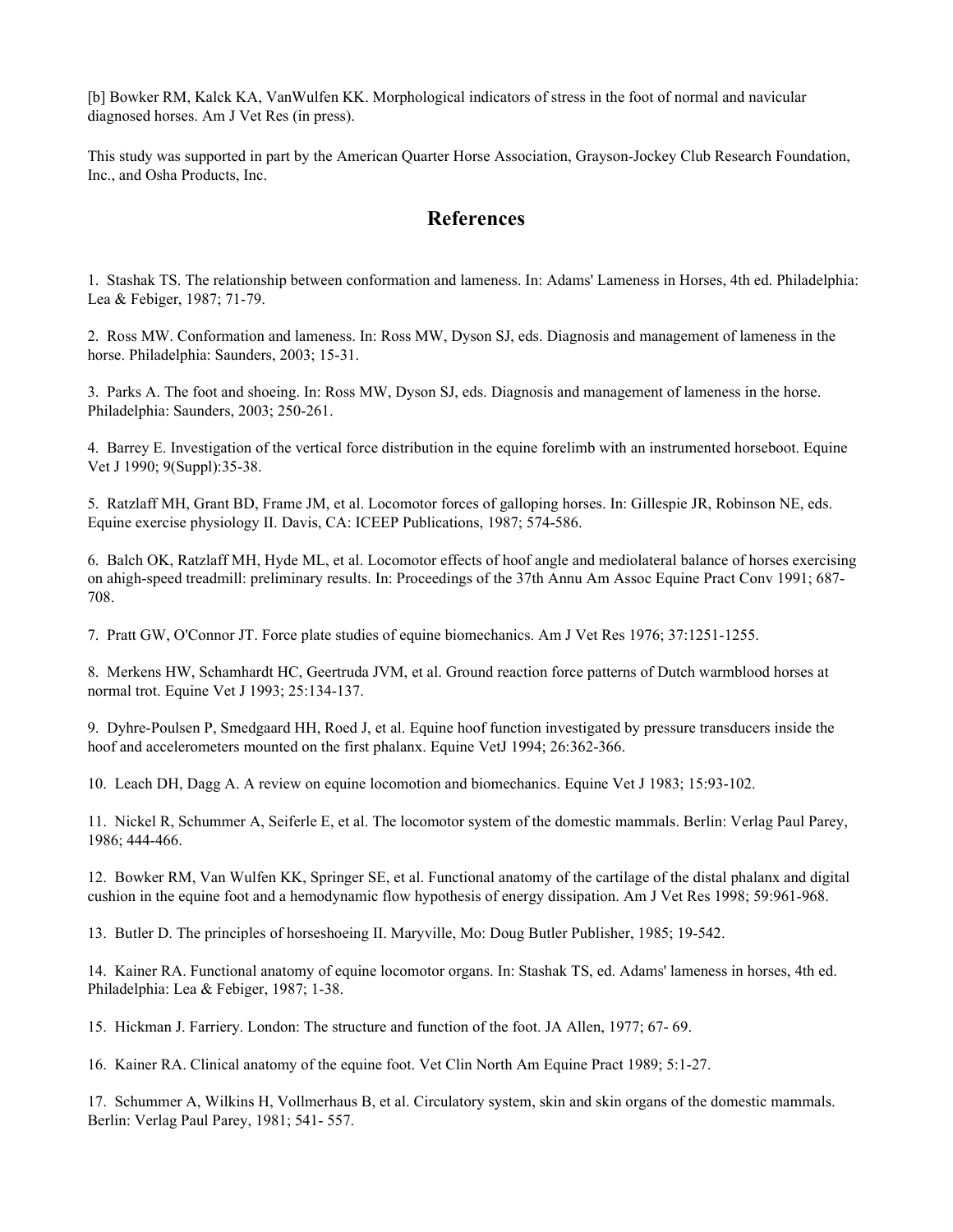18. Ratzlaff MH, Shindell RM, DeBowes RM. Changes in digital venous pressures of horses moving at the walk and trot. Am J Vet Res 1985; 46:1545-1549.

19. Goshal NG, Venous drainage of the thoracic and pelvic limbs. In: Goshal NG, Koch T, Popesko P. Venous drainage of the domestic animals. Philadelphia: WB Saunders Co, 1981; 167-172.

20. Sack WO. Rooney's guide to the dissection of the horse, 6th ed. Ithaca: Veterinary Textbooks, 1994; 134-152.

21. Schummer A. Blutgefabe und Zirkulationsverhaltnisse im Zehenendorgan des Pferdes. Morph Jb 1951; 91:568-649.

22. Barrey E, Landjerit B, Wollter R. Shock and vibration during the hoof impact on different tract surfaces. In: Persson SG, Lindholm A, Jeffcott LB, eds. Equine exercise physiology. Davis, CA: ICEEP Publications, 1991; 97-106.

23. Simon SR, Paul IL, Mansour J, et al. Peak dynamic force in human gait. J Biomech 1981; 14:817-822.

24. Milnor WR. Principles of hemodynamics. In: Mountcastle VB, ed. Medical physiology. St. Louis: CV Mosby Co, 1980; 1017-1032.

25. Light LH, McLellan GE, Klernerman L. Skeletal transients on heel strike in normal walking with different footware. J Biomech 1980; 13:477- 480.

26. Radin EL, Parker HG, Pugh JW, et al. Response of joints to impact loading. III. Relationship between trabecular microfractures and cartilage degeneration. J Biomech 1973; 6:51-57.

27. Bowker RM, Brewer AM, Vex KB, et al. Sensory receptors in the equine foot. Am J Vet Res 1993; 54:1840-1844.

28. Stashak TS. Lameness. In: Stashak TS,ed. Adams' lameness in horses. Philadelphia: Lea & Febiger, 1987; 486-568.

29. Pool RR, Meagher DM, Stover SM. Pathophysiology of navicular syndrome. Vet Clin North Am [Equine Pract] 1989; 5:109-144.

30. MacGregor CM. Navicular disease-in search of definition. Equine Vet J 1989;21:389-391.

31. Meier HP. A review of investigations of etiology of navicular disease. In: Hertsch B, ed. International symposium on podotroclosis. Munich: FN-Verlag der Deutschen Reiterlichen Vereinigung, 1994;57-59.

32. Dyson SJ. Navicular disease and other soft tissue causes of palmar foot pain. In: Ross MW, Dyson SJ, eds. Diagnosis and management of lameness in the horse. Philadelphia: Saunders, 2003; 286-299.

33. Wright IM, Kidd L, Thorp BH. Gross, histological and histomorphometric features of the navicular bone and related structures in the horse. Equine Vet J 1998; 30:220-234.

34. Ostblom L, Lund C, Melsen F. Histological study of navicular bone disease. Equine Vet J 1982; 14:199-202.

35. Van Wulfen KK, Bowker RM. Microanatomic characteristics of the insertion of the distal sesamoideum impar ligament and deep digital flexor tendon on the distal phalanx in healthy feet obtained from horses. Am J Vet Res 2002; 63:215-221.

36. Bowker RM, Van Wulfen KK. Microanatomy of the intersection of the distal sesamoideum impar ligament and the deep digital flexor tendon: A preliminary report. Pferdeheikunde 1996;12:623-627.

37. Bowker RM, Atkinson PJ, Atkinson TS, et al. Effect of contact stress in bones of the distal interphalangeal joint on microscopic changes in articular cartilage and ligaments. Am J Vet Res 2001; 62:414-424.

38. Atkinson TS, Haut RC, Attiero NJ. A poroelastic model that predicts some phenomenological responses of ligaments and tendons. J Biomech Eng 1997; 119:400-405.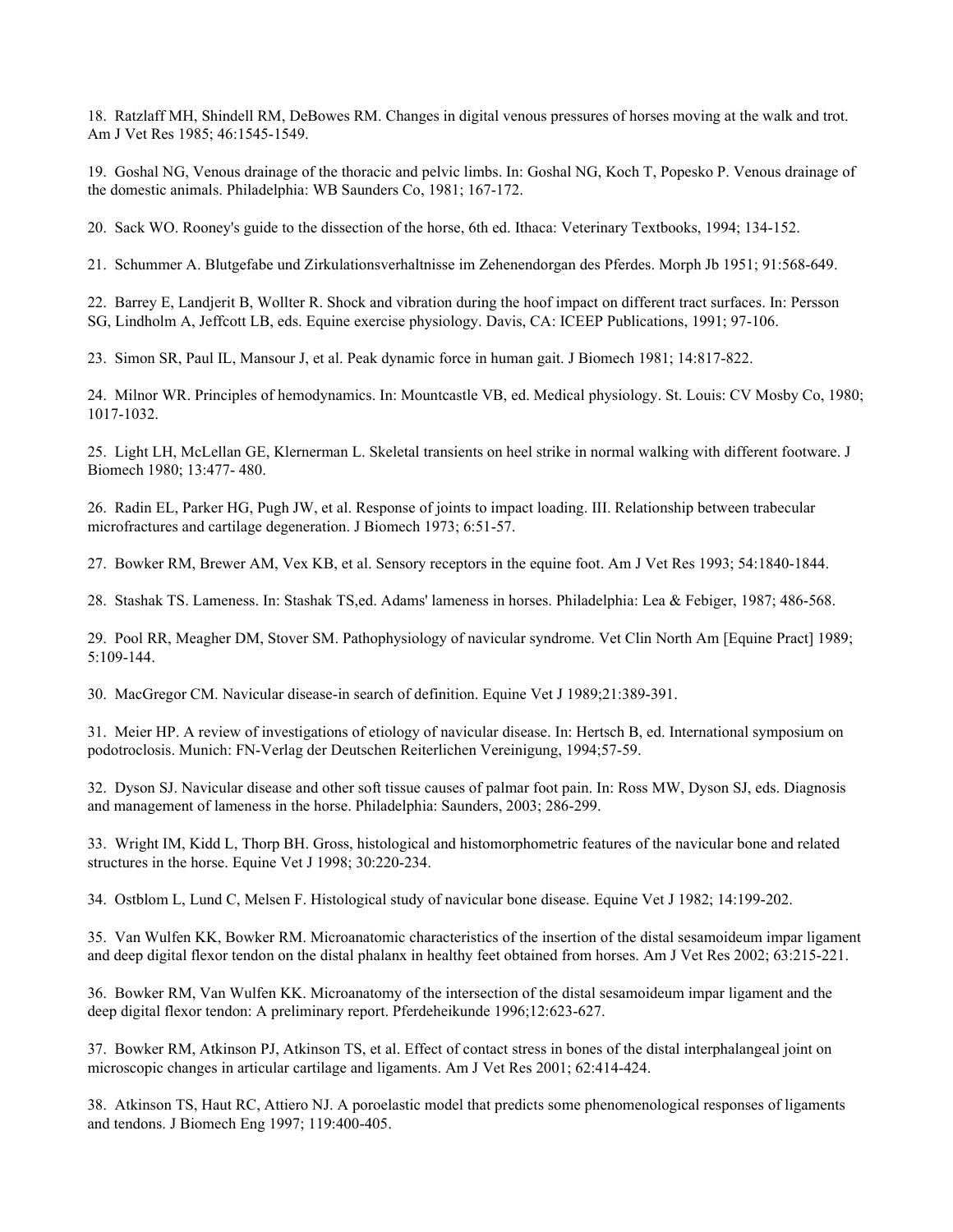39. Schryver HF, Bartel DL, Langrana N, et al. Locomotion in the horse: kinematics and external and internal forces in the normal equine digit in the walk and trot. Am J Vet Res 1978;39:1728-1733.

40. Riemersma DJ, Bogert AJ, Jansen MO, et al. Tendon strain in the forelimbs as a functional gait and ground characteristics and in vitro limb loading in ponies. Equine Vet J 1996; 28:133-138.

41. Lochner FK, Milne DN, Mills E. In vivo and in vitro measurement of tendon strain in the horse. Am J Vet Res 1980; 41:1929-1937.

42. Rijkenhuizen A, Nemeth F, Dik K, et al. The arterial supply of navicular bone in the normal horse. Equine Vet J 1989; 21:399-404.

43. Williams PL, Warwick R, Dyson M, et al. Myology. In: Williams PL, Warwick R, Dyson M, et al, eds. Gray's anatomy, 37th ed. New York: Churchill Livingstone, 1989; 563- 565.

44. Molyneux GS, Haller CJ, Mogg K, et al. The structure, innervation and location of arteriovenous anastomoses in the equine foot. Equine Vet J 1994; 26:305-312.

45. Pollock DC, Li Z, Koman LA, et al. Control of arteriovenous anastomoses in rabbit ear model of digital perfusion. Am J Physiol 1996; 271:H2007-H2013.

46. Zhongyu L, Komar A, Smith BP. Alpha adrenoceptors in the rabbit ear thermoregulatory microcirculation. Cardiovasc Res 1998; 55:115-123.

47. Kimball ES. Substance P, cytokines, and arthritis. Ann NY Acad Sci 1990; 594:293-308.

48. Taylor DCM, Pierau FK. Nociceptive afferent neurons. New York: Manchester University Press, 1991; 18-35,50-66.

49. Uddmann R, Edvinsson L, Ekblad E, et al. Calcitonin gene-related peptide [CGRP]: perivascular distribution of vasodilatory effects. Regul Pept 1986; 15:1-23.

50. Bowker RM, Rockershouser SJ, Linder K, et al. A silver- impregnation and immunocytochemical study of innervation of the distal sesamoid bone and its suspensory ligaments in the horse. Equine Vet J 1994; 26:212-219.

51. Weihe E. Neuropeptides in primary afferent neurons. In: Zenker W, Neuhuber WK, eds. The primary afferent neuron. New York: Plenum Press, 1990; 127-159.

52. Moncada S, Palmer RM, Higgs EA. Nitric oxide: physiology, pathophysiology, and pharmacology. Pharmacol Rev 1991; 43:109-142.

53. Farrell DM, Biship VS. Permissive role of nitric oxide in active theromoregulatory vasodilation in rabbit ear. Am J Physiol 1995; 269:H1613-H1618.

54. Mantyh P, Catton MD, Boehmer CG, et al. Receptors of sensory neuropeptides in human inflammatory disease: implications for the effector role of sensory neurons. Peptides 1989; 10:627-645.

55. Gamse R, Saria A. Potentiation of tachykinin-induced plasma protein extravasation by calcitonin gene-related peptide. Eur J Pharmacol 1985; 114:61-66.

56. Mantyh PW, Gates T, Mantyh CR, et al. Autoradiographic localization and characterization of tachykinin receptor binding sites in the rat brain and peripheral tissue. J Neurosci 1989; 9:258-279.

57. Van Wulfen KK, Bowker RM. Evaluation of tachykinins and their receptors to determine sensory innervation in the dorsal hoof wall and insertion of the distal sesamoideum impar ligament and deep digital flexor tendon on the distal phalanx in healthy feet of horses. Am J Vet Res 2002; 63:222-228.